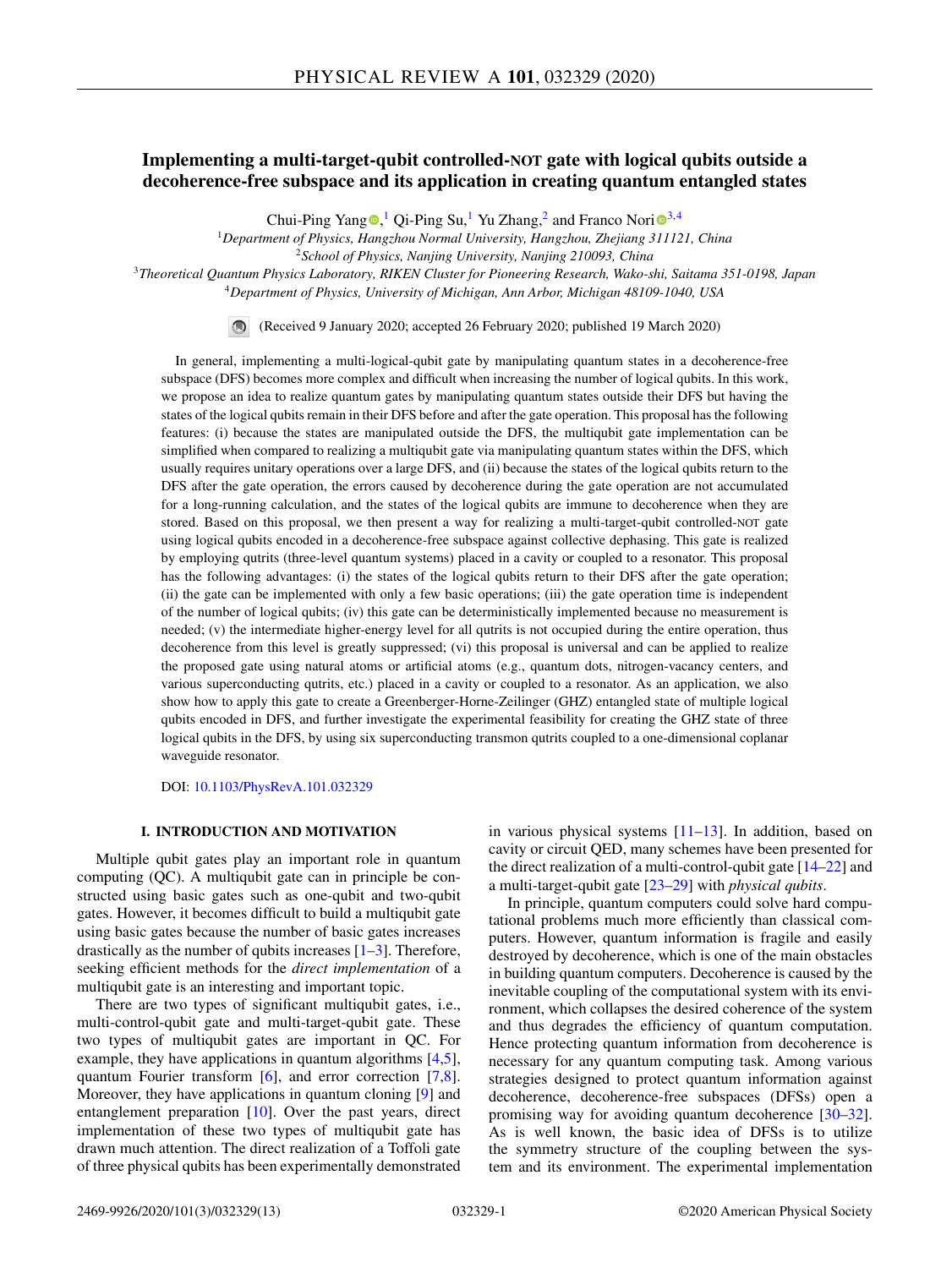<span id="page-1-0"></span>of DFSs in many quantum systems has already been reported [\[33–36\]](#page-10-0).

Above, we have briefly reviewed previous works on the direct implementation of a multiqubit gate. However, it is noted that multiqubit gates based on the previous proposals [\[7–21\]](#page-9-0) were realized with *physical qubits* instead of *logical* qubits. Because the two logic states  $|0\rangle$  and  $|1\rangle$  of a physical qubit do not form a DFS, the states of the physical qubits do not stay in a DFS for all three stages: (i) before the gate operation, (ii) during the gate operation, and (iii) after the gate operation. In this sense, by using the previous proposals [\[8](#page-9-0)[–26\]](#page-10-0), quantum states of qubits will undergo decoherence from all of these three stages. Also, because the states of physical qubits do not stay in a DFS, the errors caused by decoherence from each of the three stages accumulate for a long-running quantum computation. In addition, since the states of physical qubits do not stay in a DFS, decoherence from qubits is a problem during the state storage. These are some shortcomings existing in the previous proposals for implementing multiqubit gates with physical qubits.

In order to overcome decoherence, it is natural to think of implementing a multiqubit gate by encoding a physical qubit into a logical qubit with auxiliary physical qubits. However, we note that all existing DFS-based schemes only focus on, at most, one-logical-qubit gates [\[37–45\]](#page-10-0), two-logical-qubit gates [\[37–47\]](#page-10-0), and three-logical-qubit Toffoli gates [\[47\]](#page-10-0). None of the DFS proposals for directly implementing a multi-logicalqubit gate in a DFS with the number of logical qubits greater than 3 has been reported. It is commonly recognized that the procedure for implementing a multi-logical-qubit gate becomes complex when increasing the number of logical qubits. Especially, this challenge becomes more apparent when a multi-logical-qubit gate is implemented in a DFS, because unitary operations in a large DFS are required but usually hard to realize.

### **A. Idea for implementing quantum gates of logical qubits outside a DFS**

Motivated by the above, we here propose a different idea for realizing quantum gates with logical qubits. Namely, the states of the logical qubits are manipulated *outside* the DFS during the gate operation, but remain in the DFS before and after the gate operation. This idea has the following features. (i) Because the states are manipulated outside the DFS, the multi-logical-qubit gate implementation can be simplified when compared to realizing a multi-logical-qubit gate based on manipulating quantum states within DFS, which usually requires unitary operations over a large DFS. (ii) Since the states of the logical qubits return to the DFS after the gate operation, the decoherence during the state storage (usually necessary after completing a computational task) is avoided and the errors caused by decoherence are not accumulated for a long-running quantum calculation.

# **B. Proposal for implementing a multi-target-qubit CNOT gate with logical qubits outside DFS**

Based on the idea introduced above, in the following we will present a way to implement a multi-target-qubit controlled-NOT gate with logical qubits encoded in a DFS

against collective dephasing. This gate is implemented by employing qutrits (three-level quantum systems) placed in a cavity or coupled to a resonator. In the past, much attention has been paid to quantum operations with qutrits or qudits [\[48–51\]](#page-10-0)

As shown below, this proposal has these advantages: (i) the states of the logical qubits return to the DFS after the gate operation, (ii) the gate can be implemented with only a few basic operations, (iii) the gate operation time is independent of the number of logical qubits and thus does not increase with the number of logical qubits, (iv) this gate can be implemented in a deterministic way because no measurement on the state of the qutrits or the cavity is needed, and  $(v)$  the intermediate higher-energy level  $|2\rangle$  for all qutrits is not occupied during the entire operation; thus decoherence from this level is greatly suppressed. Moreover, this proposal is universal and can be applied to realize the proposed gate using natural atoms or artificial atoms [e.g., quantum dots, nitrogenvacancy (NV) centers, various superconducting qutrits, etc.] placed in a cavity or coupled to a resonator.

This paper is arranged as follows. In Sec.  $II$ , we briefly introduce a multi-target-qubit controlled-NOT gate with logical qubits encoded in a DFS against collective dephasing. In Sec. [III,](#page-2-0) we introduce the types of interaction and the state evolutions used in the gate implementation. In Sec. [IV,](#page-4-0) we show how to implement the proposed gate, by employing qutrits placed in a cavity or coupled to a resonator. In Sec. [V,](#page-5-0) as an application, we show how to apply this gate to create Greenberger-Horne-Zeilinger (GHZ) entangled states of multiple logical qubits in a DFS. In Sec. [VI,](#page-6-0) we further investigate the experimental feasibility for creating the GHZ state of three logical qubits in a DFS, by using six superconducting transmon qutrits coupled to a one-dimensional coplanar waveguide resonator. A brief summary is given in Sec. [VII.](#page-8-0)

# **II. MULTI-TARGET-QUBIT CONTROLLED-NOT GATE WITH LOGICAL QUBITS ENCODED IN A DFS**

We here consider *n* logical qubits  $(1, 2, \ldots, n)$ , each of which is constructed with two physical qubits. The two logical states of the logical qubit *i* are encoded as  $|0_{L_i}\rangle = |01\rangle$  and  $|1_{L_i}\rangle = |10\rangle$  (*i* = 1, 2, ..., *n*), where the first 0 and 1 are the two logical states of the first physical qubit, while the second 0 and 1 are the two logical states of the second physical qubit. If the two physical qubits are symmetrically coupled to an environment, the two logical states  $|0_{L_i}\rangle$  and  $|1_{L_i}\rangle$  span a DFS protected against collective dephasing. A multi-targetqubit controlled-NOT gate (see Fig. [1\)](#page-2-0), with one logical qubit (say logical qubit 1) simultaneously controlling (*n* − 1) target logical qubits (logical qubits 2, 3,..., and *n*), is described by

$$
\begin{aligned} \left|0_{L_1}\right|\left|j_{L_2}\right|\left|j_{L_3}\right\rangle\ldots\left|j_{L_n}\right\rangle \rightarrow \left|0_{L_1}\right|\left|j_{L_2}\right|\left|j_{L_3}\right\rangle\ldots\left|j_{L_n}\right\rangle, \\ \left|1_{L_1}\right|\left|j_{L_2}\right|\left|j_{L_3}\right\rangle\ldots\left|j_{L_n}\right\rangle \rightarrow \left|1_{L_1}\right\rangle\left|\overline{j}_{L_2}\right\rangle\left|\overline{j}_{L_3}\right\rangle\ldots\left|\overline{j}_{L_n}\right\rangle, \end{aligned} (1)
$$

where subscript 1 represents the control logical qubit 1, while subscripts 2, 3,..., *n* represent target logical qubits 2, 3, ..., *n*, with  $\bar{j}_{L_i} = 1 - j_{L_i}$  and  $j_{L_i} \in \{0, 1\}$  (*i* =  $2, 3, \ldots, n$ ). Equation (1) implies that, when the control logical qubit is in the state  $|0\rangle$ , nothing happens to the states of each target logical qubit; however, when the control logical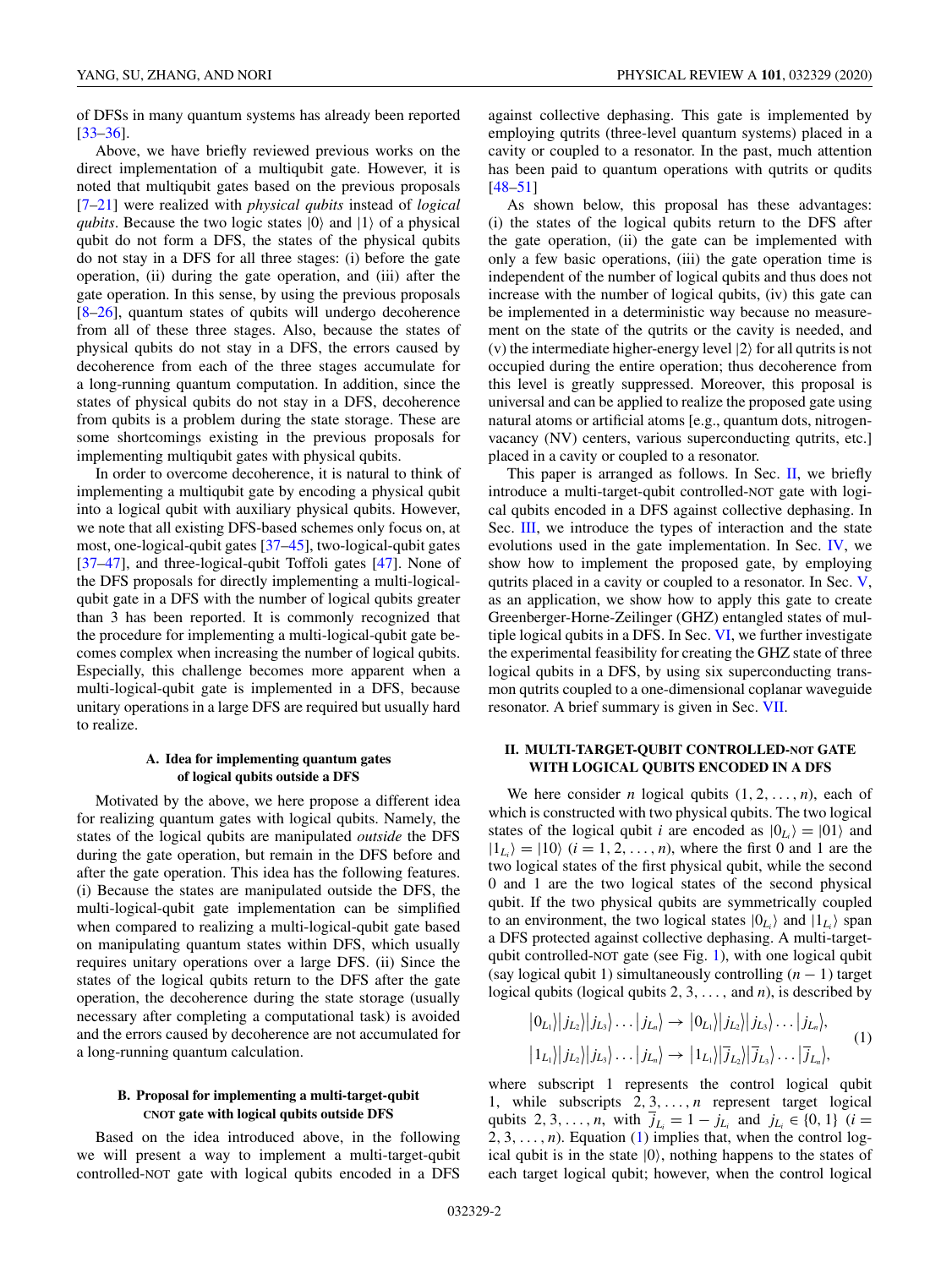<span id="page-2-0"></span>

FIG. 1. Schematic circuit of a controlled-NOT gate with the control logical qubit 1 simultaneously controlling *n* target logical qubits 2, 3, ..., and *n*. The symbol  $\oplus$  represents a NOT gate on each target logical qubit. If the control logical qubit 1 is in the state  $|1_L\rangle$ , then the state of the target logical qubit at  $\oplus$  is bit flipped as  $|0_L\rangle \rightarrow |1_L\rangle$ and  $|1_L\rangle \rightarrow |0_L\rangle$ . However, when the control logical qubit 1 is in the state  $|0_L\rangle$ , the state of the target logical qubit at  $\oplus$  remains unchanged. Note that the two logical states of the logical qubit *i* are encoded as  $|0_{L_i}\rangle = |01\rangle$  and  $|1_{L_i}\rangle = |10\rangle$  with two physical qubits  $(i = 1, 2, \ldots, n).$ 

qubit is in  $|1\rangle$ , a bit flip happens to the state  $|0\rangle$  or  $|1\rangle$  of each target logic qubit.

#### **III. TYPE OF INTERACTION AND STATE EVOLUTION**

Consider now *n* qutrit pairs  $\{1, 1'\}, \{2, 2'\}, \ldots, \{n, n'\}$ placed in a cavity or coupled to a resonator [Fig.  $2(a)$ ]. Each qutrit has three levels  $|0\rangle$ ,  $|1\rangle$ , and  $|2\rangle$  [Fig. 2(b) and Fig.  $2(c)$ ]. In the following, our presentation is based on qutrits with the level structure depicted in Fig.  $2(b)$ . However, it should be mentioned that the method introduced below for the gate realization applies to the qutrits having the level structure illustrated in Fig.  $2(c)$ . This is because the required Hamiltonians presented below can also be obtained for the type of level structure in Fig. 2(c).

As shown in the next sections, the gate implementation requires (i) a classical pulse resonantly interacting with the  $|0\rangle \leftrightarrow |1\rangle$  transition for each of qutrit pairs  $\{2, 2\}$ ,  $\{3, 3\}$ , ...,  $\{n, n'\}$ , (ii) the cavity resonantly interacts with the  $|0\rangle \leftrightarrow |1\rangle$  transition of qutrit 1, and (iii) the cavity is dispersively coupled to the  $|1\rangle \leftrightarrow |2\rangle$  transition of qutrit pairs  $\{2, 2'\}, \{3, 3'\}, \ldots, \{n, n'\}.$  In the following, we will give a brief introduction to the state evolution under these types of interaction.

#### **A. Qutrit-pulse resonant interaction**

Consider now a classical pulse applied to the qutrit pairs  $\{2, 2\}$ ,  $\{3, 3\}$ , ...,  $\{n, n'\}$ . The pulse is resonant with the  $|0\rangle \leftrightarrow |1\rangle$  transition of the qutrits [Fig. [3\(a\)\]](#page-3-0). The Hamiltonian in the interaction picture, and after making a rotatingwave approximation (RWA), is given by

$$
H_1 = \Omega e^{-i\phi} \sum_{j=2}^{n} (|1\rangle_j \langle 0| + |1\rangle_j \langle 0|) + \text{H.c.}, \tag{2}
$$

where the subscript *j* represents qutrit *j*  $(j = 2, 3, \ldots, n)$ , subscript *j'* represents qutrit *j'*  $(j' = 2', 3', ..., n')$ ,  $\phi$  is the



FIG. 2. (a) Diagram of qutrit pairs  $\{1, 1'\}, \{2, 2'\}, \ldots, \{n, n'\}$ placed in a cavity or a resonator. The two periodic sinelike curves represent the standing-wave cavity mode. Each dark dot represents a qutrit. The two qutrits in each pair are arranged to be close, such that they couple to the environment in the same way appropriately. (b) Diagram of the three levels  $|0\rangle$ ,  $|1\rangle$ , and  $|2\rangle$  of a qutrit. Each horizontal line represents an energy level of the qutrit. The level spacing between the upper two levels is smaller than that between the two lowest levels. (c) Diagram of three levels  $|0\rangle$ ,  $|1\rangle$ , and  $|2\rangle$  of a qutrit. The level spacing between the upper two levels is greater than that between the two lowest levels. As shown in the next section, the  $|0\rangle \leftrightarrow |1\rangle$  and  $|1\rangle \leftrightarrow |2\rangle$  transitions are needed, while the  $|0\rangle \leftrightarrow |2\rangle$  transition is not required for the gate realization. The level structure depicted in (b) is available in natural atoms, quantum dots, superconducting phase, transmon, and Xmon qutrits, while the level structure in (c) is achievable in nitrogen-vacancy centers, superconducting charge qutrits, flux qutrits, etc.

initial phase of the pulse, and  $\Omega$  is the pulse Rabi frequency. Under this Hamiltonian, we can easily obtain the following state rotation:

$$
|0\rangle \to \cos \Omega t |0\rangle - i e^{-i\phi} \sin \Omega t |1\rangle,
$$
  

$$
|1\rangle \to -i e^{i\phi} \sin \Omega t |0\rangle + \cos \Omega t |1\rangle,
$$
 (3)

for each qutrit. Note that for simplicity we here consider an identical Rabi frequency for the pulse applied to each qutrit, which can be achieved by adjusting the pulse intensity.

#### **B. Qutrit-cavity resonant interaction**

Consider now the cavity to be resonant with the  $|0\rangle \leftrightarrow$  $|1\rangle$  transition of qutrit 1 [Fig. [3\(b\)\]](#page-3-0). The Hamiltonian in the interaction picture and after the RWA is given by

$$
H_2 = g_r \hat{a} |1\rangle_1 \langle 0| + \text{H.c.},\tag{4}
$$

where the subscript 1 represents qutrit 1,  $g_r$  is the coupling constant of the cavity with the  $|g\rangle \leftrightarrow |e\rangle$  transition, and  $\hat{a}$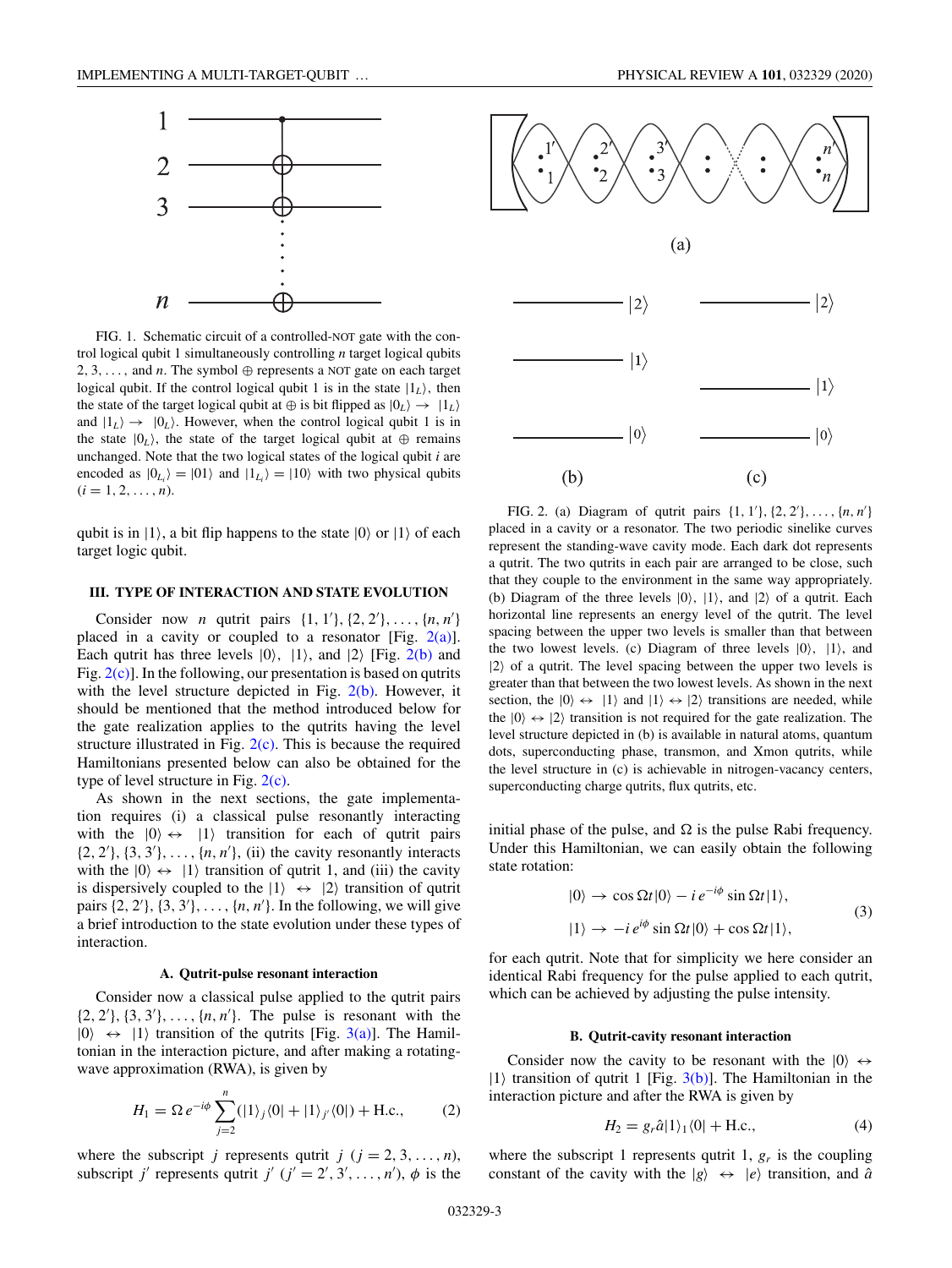<span id="page-3-0"></span>

FIG. 3. (a) Illustration of a classical pulse resonant with the  $|0\rangle \leftrightarrow |1\rangle$  transition of qutrit pairs  $\{2, 2'\}, \{3, 3'\}, \ldots, \{n, n'\}.$  Here,  $\Omega$  is the pulse Rabi frequency. (b) Illustration of the cavity resonant with the  $|0\rangle \leftrightarrow |1\rangle$  transition of qutrit 1, with coupling constant  $g_r$ . (c) Illustration of the cavity dispersively coupled to the  $|1\rangle \leftrightarrow |2\rangle$ transition of qutrit pairs  $\{2, 2\}$ ,  $\{3, 3\}$ , ...,  $\{n, n'\}$  with coupling strength *g* and detuning  $\Delta = \omega_{21} - \omega_c > 0$ , while highly detuned (decoupled) from other energy-level transitions. The level spacings in (a), (b), and (c) are set to be different. Qutrits with the level spacings in (a) are decoupled from the cavity during the pulse. The level spacings of qutrits in (b) are adjusted such that the  $|0\rangle \leftrightarrow |1\rangle$ transition is resonant with the cavity. The level spacings of qutrits in (c) are adjusted such that the  $|1\rangle \leftrightarrow |2\rangle$  transition is dispersively coupled to the cavity. A double-arrow vertical line in (a) represents the pulse frequency, while a double-arrow vertical line in (b) and (c) represents the cavity frequency.

is the photon annihilation operator of the cavity. Under this Hamiltonian, we can obtain the state evolution

$$
|1\rangle_1|0\rangle_c \to \cos g_r t|1\rangle_1|0\rangle_c - i \sin g_r t|0\rangle_1|1\rangle_c, \qquad (5)
$$

while the state  $|0\rangle_1|0\rangle_c$  remains unchanged.

# **C. Qutrit-cavity dispersive interaction**

Consider now the cavity to be dispersively coupled to the  $|1\rangle \leftrightarrow |2\rangle$  transition of the qutrit pairs  $\{2, 2\}$ ,  $\{3, 3\}$ , ...,  $\{n, n'\}$ , with coupling strength *g* and detuning  $\Delta = \omega_{21} - \omega_c > 0$ , while being highly detuned (decoupled) from other energy-level transitions [Fig.  $3(c)$ ]. Here,  $\omega_{21}$  and  $\omega_c$  are the  $|1\rangle \leftrightarrow |2\rangle$  transition frequency of the qutrit pairs  $\{2, 2\}$ ,  $\{3, 3\}$ , ...,  $\{n, n'\}$  and the cavity frequency, respectively. The coupling or decoupling of qutrits with the cavity can be achieved by adjusting the qutrit's level spacings or the cavity frequency. For example, the level spacings of atoms or quantum dots can be adjusted by changing the voltage on the electrodes around each atom or quantum dot [\[52\]](#page-10-0), the level spacings of NV centers can be readily changed by varying the external magnetic field applied along the crystalline axis of each NV center [\[53\]](#page-10-0), and the level spacings of superconducting qutrits can be rapidly tuned within 1–3 ns [\[49,54\]](#page-10-0). In addition, the frequency of an optical cavity can be adjusted in experiments [\[55\]](#page-10-0) and the frequency of a microwave cavity can be rapidly tuned with a few nanoseconds [\[56,57\]](#page-10-0).

Under the above assumptions, the Hamiltonian of the system in the interaction picture and after the RWA is given by (assuming  $\hbar = 1$ )

$$
H_3 = g e^{i\Delta t} \hat{a} \sum_{j=2}^n (|2\rangle_j \langle 1| + |2\rangle_{j'} \langle 1|) + \text{H.c.}, \tag{6}
$$

where subscript *j* represents qutrit *j* ( $j = 2, 3, \ldots, n$ ), while subscript *j'* represents qutrit  $j'$  ( $j' = 2', 3', ..., n'$ ). For simplicity, in Eq. (6), we assume that the coupling strength *g* between the cavity and the  $|1\rangle \leftrightarrow |2\rangle$  transition is the same for all of qutrit pairs  $\{2, 2'\}, \{3, 3'\}, \ldots, \{n, n'\}$  for simplicity.

Under the large detuning condition  $\Delta \gg g$ , we can obtain the following effective Hamiltonian [\[58,59\]](#page-11-0):

$$
H_{\text{eff}} = \lambda \sum_{j=2}^{n} (|2)_j \langle 2| + |2 \rangle_{j'} \langle 2|) \hat{a} \hat{a}^+
$$
  
\n
$$
- \lambda \sum_{j=2}^{n} (|1)_j \langle 1| + |1 \rangle_{j'} \langle 1|) \hat{a}^+ \hat{a}
$$
  
\n
$$
+ \lambda \sum_{j,k=2; j \neq k}^{n} |2 \rangle_j \langle 1| \otimes |1 \rangle_k \langle 2|
$$
  
\n
$$
+ \lambda \sum_{j,k=2; j \neq k}^{n} |2 \rangle_{j'} \langle 1| \otimes |1 \rangle_{k'} \langle 2|
$$
  
\n
$$
+ \lambda \sum_{j=2}^{n} \sum_{k'=2'}^{n'} |2 \rangle_j \langle 1| \otimes |1 \rangle_{k'} \langle 2|
$$
  
\n
$$
+ \lambda \sum_{j=2}^{n} \sum_{k'=2'}^{n'} |1 \rangle_j \langle 2| \otimes |2 \rangle_{k'} \langle 1|,
$$
 (7)

where  $\lambda = g^2/\Delta$ . Here, the terms in the first (second) bracket are ac-Stark shifts of the level  $|2\rangle$  ( $|1\rangle$ ) induced by the cavity. The last four terms represent the "dipole" coupling between qutrits, mediated by the cavity. When the level  $|2\rangle$  of each qutrit is not occupied, the Hamiltonian (7) reduces to

$$
H_{\rm eff} = \sum_{j=2}^{n} H_{\rm eff,j},
$$
\n(8)

with

$$
H_{\text{eff},j} = -\lambda (|1\rangle_j \langle 1| + |1\rangle_{j'} \langle 1|) \hat{a}^{\dagger} \hat{a}, \tag{9}
$$

where  $H_{\text{eff},j}$  is the effective Hamiltonian of a subsystem, which consists of qutrit pair  $\{j, j'\}$  and the cavity. Note that  $[H_{\text{eff},j}, H_{\text{eff},k}] = 0$  ( $j \neq k$ ). Thus the unitary operator  $U =$  $\exp(iH_{\text{eff}}t)$  can be expressed as  $U = \prod_{j=2}^{n} \exp(iH_{\text{eff},j}t)$ . Under the unitary operator *U*, one can easily find that the following state evolution

$$
\| -_{j} +_{j'} \rangle |0\rangle_{c} \qquad \qquad | -_{j} +_{j'} \rangle |0\rangle_{c} \n| +_{j} -_{j'} \rangle |0\rangle_{c} \qquad \qquad | +_{j} -_{j'} \rangle |0\rangle_{c} \n| -_{j} +_{j'} \rangle |1\rangle_{c} \longrightarrow \frac{\langle |0\rangle_{j} - e^{i\lambda t} |1\rangle_{j} \rangle \langle |0\rangle_{j'} + e^{i\lambda t} |1\rangle_{j'}}{\sqrt{2} \sqrt{2}} |1\rangle_{c} \qquad \qquad (10) \n| +_{j} -_{j'} \rangle |1\rangle_{c} \qquad \frac{\langle |0\rangle_{j} + e^{i\lambda t} |1\rangle_{j} \rangle \langle |0\rangle_{j'} - e^{i\lambda t} |1\rangle_{j'}}{\sqrt{2}} |1\rangle_{c}
$$

simultaneously applies to each of the qutrit pairs  $\{2, 2\}, \{3, 3\}, \ldots, \{n, n'\}.$  Here and below,  $|\pm\rangle$  $\ket{\pm} =$  $\{2, 2\}, \{3, 3\}, \ldots$ <br>( $|0\rangle \pm |1\rangle$ )/ $\sqrt{2}$ .

From the description given above, it can be seen that the state transformation (10) was obtained by assuming that the coupling strength *g* is the same for all the qutrit pairs  $\{2, 2\}, \{3, 3\}, \ldots, \{n, n'\}.$  However, this requirement is unnecessary. When the coupling strengths are nonidentical, it is straightforward to find that the Hamiltonian (9) can still be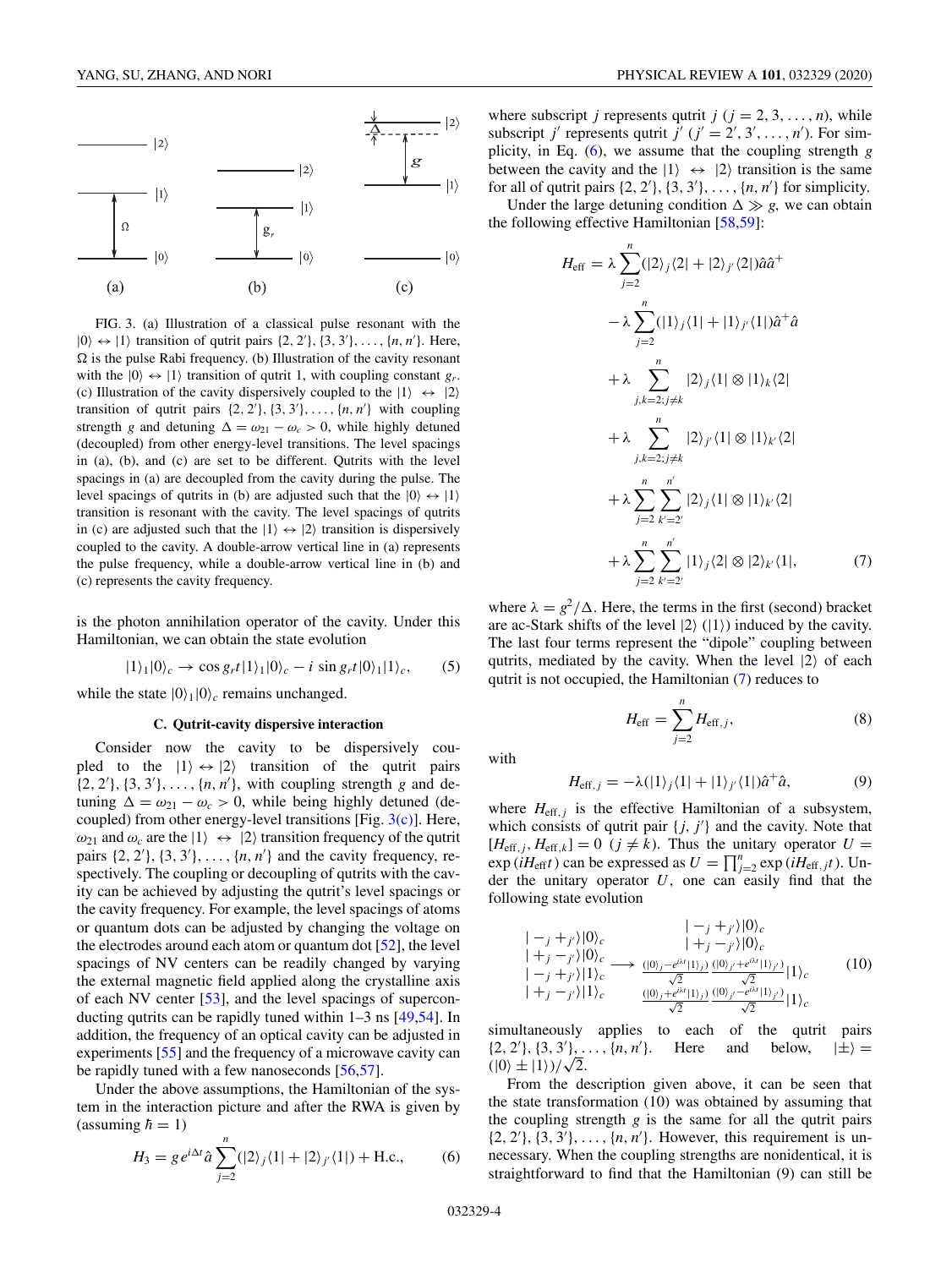<span id="page-4-0"></span>achieved with  $\lambda$  now replaced by  $\lambda = g_j^2 / \Delta_j = g_{j'}^2 / \Delta_{j'}$  (*j* = 2, 3, ..., *n*;  $j' = 2', 3', ..., n'$ ). Here,  $g_j(g_{j'})$  is the coupling strength between the cavity and the  $|1\rangle \leftrightarrow |2\rangle$  transition of the qutrit *j* (*j'*) and  $\Delta_j = \omega_{21,j} - \omega_c$  ( $\Delta_{j'} = \omega_{21,j'} - \omega_c$ ) is the detuning between the cavity frequency and the  $|1\rangle \leftrightarrow |2\rangle$ transition frequency  $\omega_{21,j}$  of the qutrit *j* (*j'*). Note that the condition  $g_j^2/\Delta_j = g_{j'}^2/\Delta_{j'}$ , i.e.,  $g_2^2/\Delta_2 = g_3^2/\Delta_3 = \cdots$  $g_n^2/\Delta_n = g_{2'}^2/\Delta_{2'} = g_{3'}^2/\Delta_{3'} = \cdots = g_{n'}^2/\Delta_{n'}$ , can be met by carefully selecting the detunings via adjusting the level spacings of the qutrits.

In the next section, we will show how to use the above results  $(3)$ ,  $(5)$ , and  $(10)$  to construct the gate described by Eq.  $(1)$ .

# **IV. IMPLEMENTATION OF A MULTI-TARGET-QUBIT CONTROLLED-NOT GATE WITH LOGIC QUBITS OUTSIDE A DFS**

For our gate implementation, the two logic states  $|0\rangle$  and (1) of a physical qubit are represented by the two lowest levels  $|0\rangle$  and  $|1\rangle$  of a qutrit. In addition, the two logic states  $|0_{L_j}\rangle$  and  $|1_{L_j}\rangle$  of logic qubit *j* involved in Eq. [\(1\)](#page-1-0) ( $j = 1, 2, ..., n$ ) are encoded as  $|0_{L_j}\rangle = |0_j 1_{j'}\rangle$  and  $|1_{L_j}\rangle = |1_j 0_{j'}\rangle$  with two physical qubits  $\{j, j'\}$   $(j, j' \in \{1, 1'\}, \{2, 2'\}, \ldots, \{n, n'\}$ ). Here, the two physical qubits  $\{j, j'\}$  are associated with qutrit pair  $\{j, j'\}.$ 

The procedure for implementing the multi-target-qubit controlled-NOT gate (1) is listed below.

*Step (i).* Apply a classical pulse (with  $\phi = \pi/2$ ) to qutrit pairs  $\{2, 2'\}, \ldots, \{n, n'\}$ . The pulse is resonant with the  $|0\rangle \leftrightarrow$  $|1\rangle$  transition of the qutrits [Fig. [3\(a\)\]](#page-3-0). According to Eq. [\(3\)](#page-2-0), after a pulse duration  $\tau_1 = \pi/(2\Omega)$ , we have the state transformation  $|0\rangle \rightarrow |-\rangle$  and  $|1\rangle \rightarrow |+\rangle$  for each of the qutrits  $(2, 3, \ldots, n, 2', 3', \ldots, n')$ .

*Step (ii).* Adjust the level spacing of qutrit 1 such that the  $|0\rangle \leftrightarrow |1\rangle$  transition of qutrit 1 is resonant with the cavity [Fig.  $3(b)$ ]. According to Eq. [\(5\)](#page-3-0), after an interaction time  $\tau_2 = \pi/(2g_r)$ , we have the state transformation  $|1\rangle_1|0\rangle_c \rightarrow$  $-i|0\rangle_1|1\rangle_c$ , while the state  $|0\rangle_1|0\rangle_c$  remains unchanged. After this step of operation, one should adjust the level spacing of qutrit 1 such that qutrit 1 is decoupled from the cavity.

*Step (iii).* Keep qutrit pair {1, 1 } decoupled from the cavity but adjust the level spacing of qutrit pairs  $\{2, 2'\}, \ldots, \{n, n'\}$ to obtain the effective Hamiltonian described by Eq. [\(8\)](#page-3-0) [Fig. [3\(c\)\]](#page-3-0). According to Eq. [\(10\)](#page-3-0), after an interaction time  $\tau_3 =$  $\pi/\lambda$ , the following state transformation

$$
| -j + j \rangle |0\rangle_c | -j + j \rangle |0\rangle_c \n| +j -j \rangle |0\rangle_c \rightarrow | +j -j \rangle |0\rangle_c \n| -j +j \rangle |1\rangle_c \rightarrow | +j -j \rangle |1\rangle_c \n| +j -j \rangle |1\rangle_c | -j +j \rangle |1\rangle_c
$$
\n(11)

(where  $j, j' \in \{1, 1'\}, \{2, 2'\}, \ldots, \{n, n'\}\)$  applies to each of the qutrit pairs  $\{2, 2'\}, \{3, 3'\}, \ldots, \{n, n'\}$  simultaneously; i.e., the state of each qutrit remains unchanged when the cavity is in the vacuum state  $|0\rangle_c$ , while the state  $|+\rangle$  of each qutrit flips to  $|-\rangle$  or versus when the cavity is in the single photon state  $|1\rangle_c$ . After this step of the operation, one should adjust the level spacing of the qutrit pairs  $\{2, 2'\}, \ldots, \{n, n'\},$  such that the qutrit pairs  $\{2, 2'\}, \ldots, \{n, n'\}$  are decoupled from the cavity.

*Step (iv).* Adjust the level spacing of qutrit 1 such that the  $|0\rangle \leftrightarrow |1\rangle$  transition of qutrit 1 is resonant with the cavity [Fig.  $3(b)$ ]. Let qutrit 1 interact with the cavity for a duration time  $\tau_4 = 3\pi/(2g_r)$ . As a result, we have  $|0\rangle_1|1\rangle_c \rightarrow i|1\rangle_1|0\rangle_c$ according to Eq. [\(5\)](#page-3-0). After this step of the operation, one should adjust the level spacing of qutrit 1 such that qutrit 1 is decoupled from the cavity.

*Step (v).* Apply a classical  $\pi$  pulse (with  $\phi = -\pi/2$ ) to qutrit pairs  $\{2, 2'\}, \ldots, \{n, n'\}$ . The pulse is resonant with the  $|0\rangle \leftrightarrow |1\rangle$  transition of qutrits for a duration time  $\tau_5 =$  $\pi/(4\Omega)$  [Fig. [3\(a\)\]](#page-3-0), resulting in  $|+\rangle \rightarrow |1\rangle$  and  $|-\rangle \rightarrow |0\rangle$  for each qutrit according to Eq. [\(3\)](#page-2-0).

One can check that the multi-target-qubit controlled-NOT gate of one logical qubit 1 simultaneously controlling  $(n - 1)$ target logical qubits  $2, 3, \ldots, n$ , described by Eq. [\(1\)](#page-1-0), was realized with  $n$  qutrit pairs (i.e., the control qutrit pair  $\{1, 1'\}$ and the target qutrit pairs  $\{2, 2'\}, \ldots, \{n, n'\}\)$  after the above manipulation.

To understand more how the multiqubit phase gate de-scribed by Eq. [\(1\)](#page-1-0) is realized by the above operations, let us now consider a three-logical-qubit example. One can check that the states of the whole system after each step of the above operations are summarized below:

$$
|0_{11_{1}1_{1}0_{2}1_{2}1_{3}0_{3}1_{0}\rangle_{c} |0_{11_{1}1_{1}0_{2}1_{2}0_{1}1_{3}0_{3}0_{1}\rangle_{c} |0_{11_{1}1_{1}0_{2}1_{2}0_{2}1_{1}0_{3}0_{3}0_{1}\rangle_{c} |0_{11_{1}1_{1}0_{2}1_{2}0_{2}1_{1}0_{3}0_{3}0_{1}\rangle_{c} |0_{11_{1}1_{1}0_{2}1_{2}0_{2}1_{2}0_{2}1_{2}0_{3}1_{3}0_{1}\rangle_{c} |0_{11_{1}1_{1}0_{2}1_{2}0_{2}1_{2}0_{2}1_{2}0_{2}\rangle_{c} |0_{11_{1}0_{1}1_{1}0_{2}1_{2}0_{2}1_{2}0_{2}1_{2}0_{2}\rangle_{c} |0_{11_{1}0_{1}1_{1}0_{2}1_{2}0_{2}1_{2}0_{3}1_{3}0_{1}\rangle_{c} |0_{11_{1}0_{1}1_{1}0_{2}1_{2}0_{2}1_{2}0_{2}1_{2}0_{2}\rangle_{c} |0_{11_{1}0_{1}0_{1}1_{2}0_{2}1_{2}0_{2}1_{2}0_{2}\rangle_{c} |0_{11_{1}0_{1}0_{1}1_{2}0_{2}1_{2}0_{2}1_{2}0_{1}\rangle_{c} |1_{10_{1}0_{1}0_{1}1_{2}0_{2}1_{2}0_{1}0_{3}1_{3}\rangle_{c} |0_{1_{1}0_{1}0_{1}1_{2}0_{2}1_{2}0_{1}0_{3}1_{3}\rangle_{c} |0_{1_{1}0_{1}0_{1}1_{2}0_{2}1_{2}0_{1}0_{3}1_{3}\rangle_{c} |0_{1_{1}0_{1}0_{1}1_{2}0_{2}1_{2}0_{2}1_{2}0_{2}\rangle_{c} |1_{10_{1}0_{1}1_{1}0_{2}1_{2}0_{2}1_{2}0_{2}\rangle |0_{2_{1}0_{1}0_{1}1_{2}0_{2}1_{2}0_{2}\rangle_{c} |1_{10_{1}0_{1}11_{2}0_{2}1
$$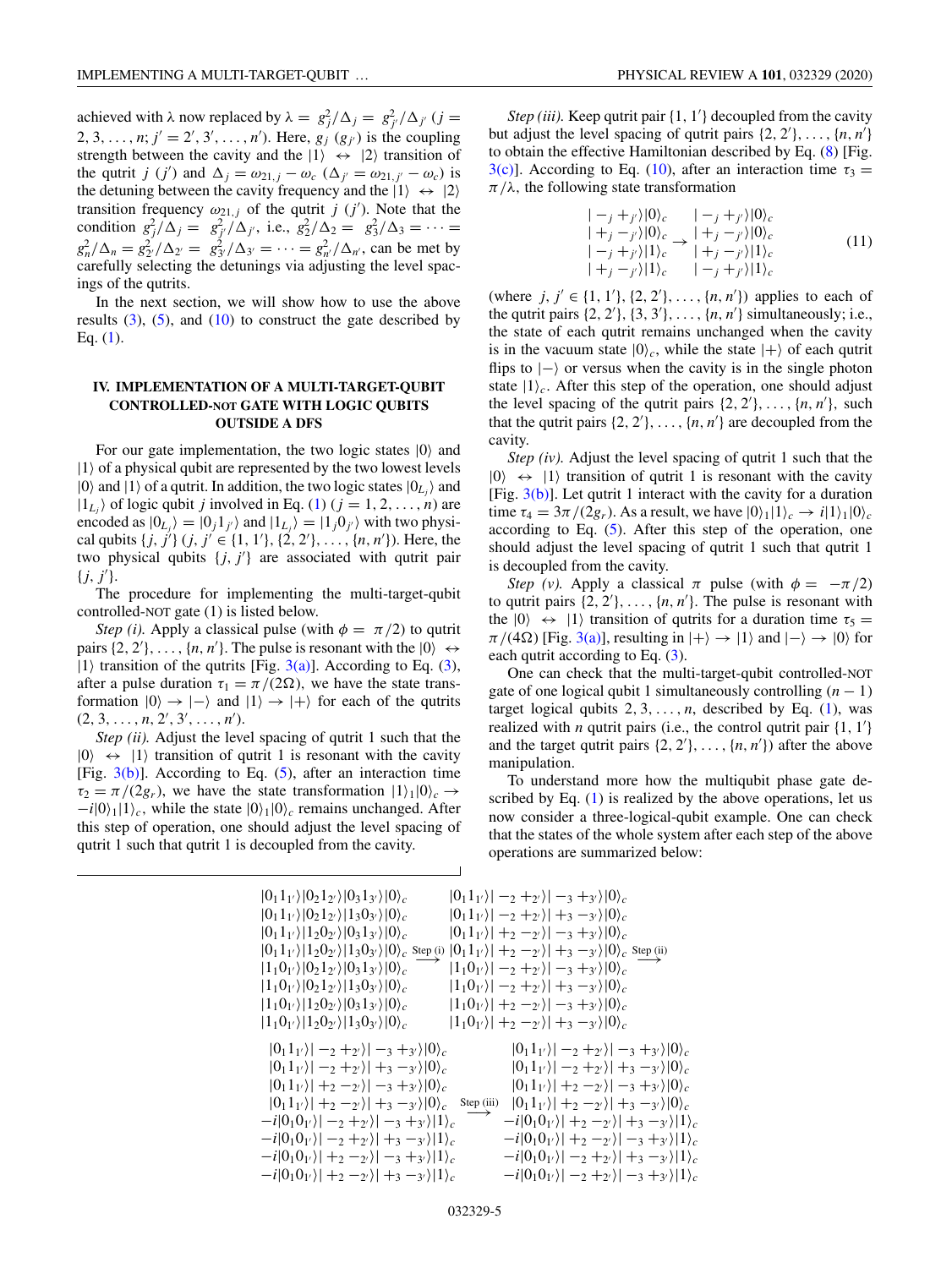<span id="page-5-0"></span>Step (iv) −→ |0111-| −<sup>2</sup> +2-| −<sup>3</sup> +3-|0*c* |0111-| −<sup>2</sup> +2-| +<sup>3</sup> −3-|0*c* |0111-| +<sup>2</sup> −2-| −<sup>3</sup> +3-|0*c* |0111-| +<sup>2</sup> −2-| +<sup>3</sup> −3-|0*c* |1101-| +<sup>2</sup> −2-| +<sup>3</sup> −3-|0*c* |1101-| +<sup>2</sup> −2-| −<sup>3</sup> +3-|0*c* |1101-| −<sup>2</sup> +2-| +<sup>3</sup> −3-|0*c* |1101-| −<sup>2</sup> +2-| −<sup>3</sup> +3-|0*c* Step (v) −→ |0111-|0212-|0313-|0*c* |0111-|0212-|1303-|0*c* |0111-|1202-|0313-|0*c* |0111-|1202-|1303-|0*c* |1101-|1202-|1303-|0*c* |1101-|1202-|0313-|0*c* |1101-|0212-|1303-|0*c* |1101-|0212-|0313-|0*c* , (12)

which shows that a three-logical-qubit controlled-NOT gate, described by

$$
|0_{1}1_{i'}|0_{j}1_{j'}|0_{j}1_{j'}\rangle \rightarrow |0_{1}1_{i'}|0_{j}1_{j'}|0_{j}1_{j'}\rangle, \n|0_{1}1_{i'}|0_{j}1_{j'}|1_{j}0_{j'}\rangle \rightarrow |0_{1}1_{i'}|0_{j}1_{j'}|1_{j}0_{j'}\rangle, \n|0_{1}1_{i'}|1_{j}g_{j'}|0_{j}1_{j'}\rangle \rightarrow |0_{1}1_{i'}|1_{j}0_{j'}|0_{j}1_{j'}\rangle, \n|0_{1}1_{i'}|1_{j}g_{j'}|0_{j}1_{j'}\rangle \rightarrow |0_{1}1_{i'}|1_{j}0_{j'}|0_{j}1_{j'}\rangle, \n|0_{1}1_{i'}|1_{j}0_{j'}|1_{j}0_{j'}\rangle \rightarrow |0_{1}1_{i'}|1_{j}0_{j'}|1_{j}0_{j'}\rangle, \n|1_{1}0_{i'}|0_{j}1_{j'}|0_{j}1_{j'}\rangle \rightarrow |1_{1}0_{i'}|1_{j}0_{j'}|1_{j}0_{j'}\rangle, \n|1_{1}0_{i'}|0_{j}1_{j'}|1_{j}0_{j'}\rangle \rightarrow |1_{1}0_{i'}|1_{j}0_{j'}|0_{j}1_{j'}\rangle, \n|1_{1}0_{i'}|1_{j}0_{j'}|0_{j}1_{j'}\rangle \rightarrow |1_{1}0_{i'}|0_{j}1_{j'}|1_{j}0_{j'}\rangle, \n|1_{1}0_{i'}|1_{j}0_{j'}|1_{j}0_{j'}\rangle \rightarrow |1_{1}0_{i'}|0_{j}1_{j'}|0_{j}1_{j'}\rangle
$$

or

$$
|0_{L_1}\rangle |0_{L_2}\rangle |0_{L_3}\rangle \rightarrow |0_{L_1}\rangle |0_{L_2}\rangle |0_{L_3}\rangle, \n|0_{L_1}\rangle |0_{L_2}\rangle |1_{L_3}\rangle \rightarrow |0_{L_1}\rangle |0_{L_2}\rangle |1_{L_3}\rangle, \n|0_{L_1}\rangle |1_{L_2}\rangle |1_{L_3}\rangle \rightarrow |0_{L_1}\rangle |1_{L_2}\rangle |0_{L_3}\rangle, \n|0_{L_1}\rangle |1_{L_2}\rangle |1_{L_3}\rangle \rightarrow |0_{L_1}\rangle |1_{L_2}\rangle |1_{L_3}\rangle, \n|1_{L_1}\rangle |0_{L_2}\rangle |0_{L_3}\rangle \rightarrow |1_{L_1}\rangle |1_{L_2}\rangle |1_{L_3}\rangle, \n|1_{L_1}\rangle |0_{L_2}\rangle |1_{L_3}\rangle \rightarrow |1_{L_1}\rangle |1_{L_2}\rangle |0_{L_3}\rangle, \n|1_{L_1}\rangle |1_{L_2}\rangle |0_{L_3}\rangle \rightarrow |1_{L_1}\rangle |0_{L_2}\rangle |1_{L_3}\rangle, \n|1_{L_1}\rangle |1_{L_2}\rangle |1_{L_3}\rangle \rightarrow |1_{L_1}\rangle |0_{L_2}\rangle |0_{L_3}\rangle
$$

(with the control logical qubit 1 simultaneously controlling two target logical qubits 2 and 3) was achieved with three qutrit pairs  $\{1, 1'\}, \{2, 2'\}, \{3, 3'\}$  (i.e., the control qutrit pair  $\{1, 1'\}$  and the two target qutrit pairs  $\{2, 2'\}$  and  $\{3, 3'\}$ ) after the previous process.

From the description given above, the following can be seen.

(i) During the gate operation, the states of the logical qubits are manipulated outside the DFS. However, the states of the logical qubits return to the DFS after the gate operation.

(ii) The same detuning  $\Delta$  is set for qutrit pairs  $\{2, 2\}$ ,  $\{3, 3\}$ , ...,  $\{n, n'\}$ . Therefore, the level spacings of qutrit pairs  $\{2, 2'\}, \{3, 3'\}, \ldots, \{n, n'\}$  can be synchronously tuned through changing the common external parameters.

(iii) The level  $|2\rangle$  for all qutrits is not occupied during the entire operation. Hence decoherence caused by energy relaxation and dephasing of this intermediate higher-energy level is greatly suppressed.

(iv) This proposal does not require measurement on the state of the qutrits or the cavity. Thus the gate is implemented deterministically.

(v) The total operation time is

$$
t_{\rm op} = \pi/\lambda + 2\pi/g_r + \pi/\Omega + 6\tau_d, \tag{15}
$$

which is independent of the number of logic qubits and thus does not increase with the number of logic qubits. Here, τ*<sup>d</sup>* is the typical time required for adjusting the level spacings of the qutrits.

It is necessary to give a brief discussion on experimental matters. Several points are made as follows.

(i) To make the effect of decoherence from the qutrits negligible, the total operation time *t*op should be much smaller than the energy relaxation time  $T_1$  and the dephasing time  $T_2$ of the level  $|1\rangle$  as well as the energy relaxation time  $T'_1$  and the dephasing time  $T_2'$  of the level  $|2\rangle$ . Note that  $t_{op} \ll \dot{T}_1', T_2'$ can be readily met because the level  $|2\rangle$  is unpopulated during the entire operation. In addition,  $t_{op} \ll T_1, T_2$  can be achieved by choosing qutrits with sufficiently long energy relaxation time  $T_1$  and dephasing time  $T_2$  of the level  $|1\rangle$ . Alternatively, these conditions can be met by shortening *t*op. Note that *t*op can be shortened by increasing  $g_r$ ,  $\Omega$  (via increasing the pulse intensity), and  $\lambda$  (through an optimal choice of the ratio  $\Delta/g$ ).

(ii) To have the cavity dissipation negligibly small, the total operation time *t*op should be much shorter than the photon lifetime  $\kappa^{-1}$  of the cavity, which is given by  $\kappa^{-1} = Q/\omega_c$ . Here, *Q* is the (loaded) quality factor of the cavity. Note that the condition  $t_{op} \ll \kappa^{-1}$  can be achieved by employing a high-*Q* cavity or shortening *t*op.

Before ending this section, we should mention that for steps (ii) and (iv) above, adjusting the level spacings of the qutrit 1 could induce a phase shift  $e^{i\phi}$  on the state  $|1\rangle$ of the qutrit 1 and, for step (ii) above, adjusting the level spacings of the qutrit pairs  $\{2, 2'\}, \{3, 3'\}, \ldots, \{n, n'\}$  causes a phase shift  $e^{i\varphi}$  on the state  $|1\rangle$  of each of the qutrits  $\{2, 2', 3, 3', \ldots, n, n'\}$ . Note that the effect of the unwanted phase shifts here can be eliminated by a proper control of the level adjustment (e.g., the adjusting speed or/and the amount of the energy to be adjusted) such that  $\phi = 2m\pi$  and  $\varphi = 2k\pi$ (*m* and *k* are integers).

### **V. APPLICATION: CREATING GHZ STATES OF MULTIPLE LOGIC QUBITS IN A DFS**

GHZ entangled states have many applications in quantum information processing. To date, GHZ states of 10 or more *physical qubits* have been experimentally demonstrated in various systems [\[60–65\]](#page-11-0). Theoretically, a large number of theoretical methods have been presented for creating GHZ states of multiple *physical qubits* with different kinds of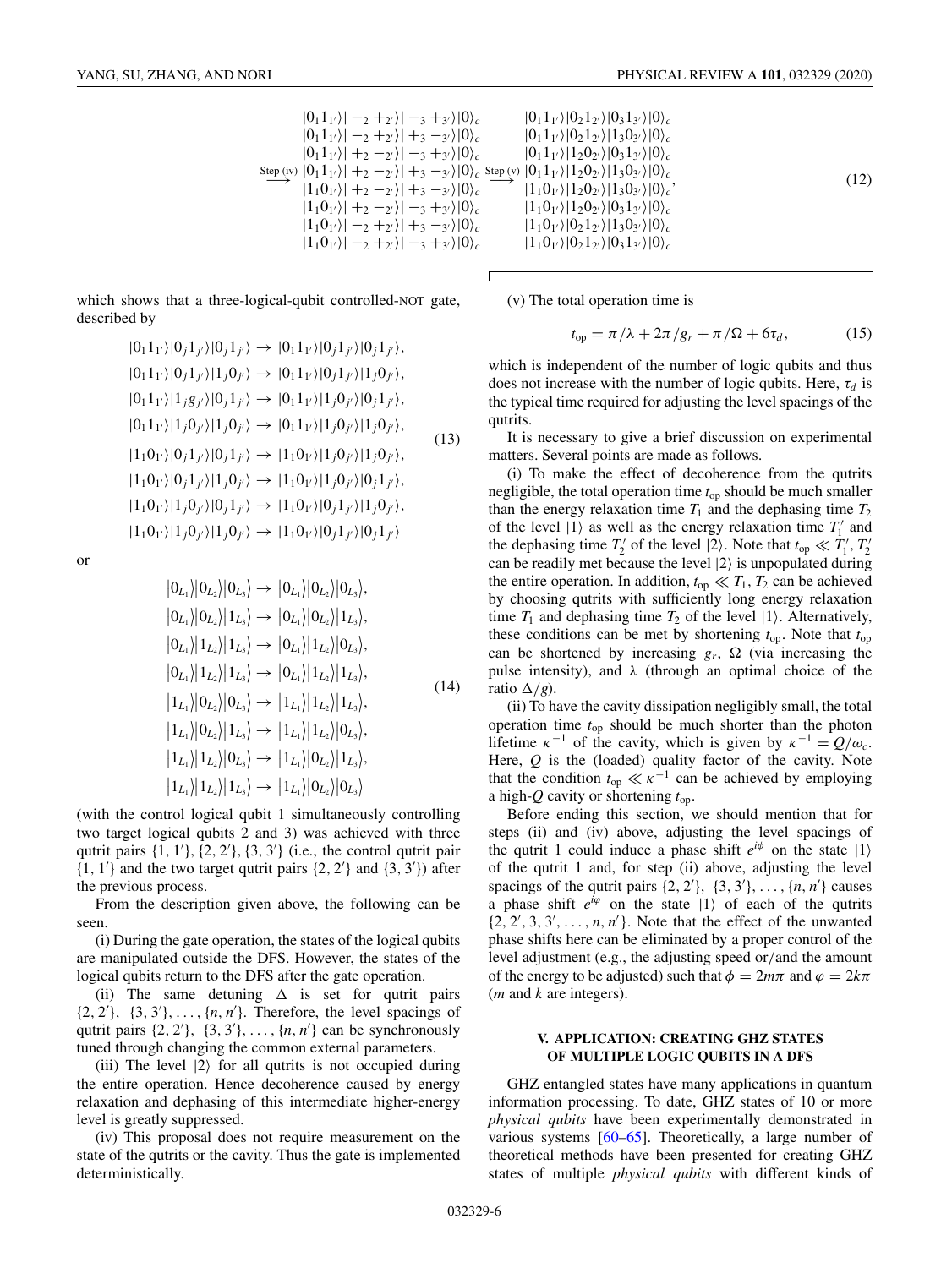<span id="page-6-0"></span>quantum systems [\[66–80\]](#page-11-0). However, how to prepare GHZ states with *logical qubits* encoded in DFS has rarely been investigated. In the following, we will show how to apply the proposed gate to create GHZ states of multiple logical qubits encoded in a DFS.

Consider *n* qutrit pairs  $\{1, 1'\}, \{2, 2'\}, \ldots, \{n, n'\}$  placed in a single cavity or coupled to a resonator. The *n* qutrit pairs are initially decoupled from the cavity. The qutrit pair  $\{1, 1'\}$  is initially in the state  $|1_10_1\rangle$ , while each of the qutrit pairs  $\{2, 2'\}, \{3, 3'\}, \ldots, \{n, n'\}$  is initially in the state  $|0_j 1_{j'}\rangle$  $(j, j' \in \{1, 1'\}, \{2, 2'\}, \ldots, \{n, n'\})$ . The cavity is initially in the vacuum state  $|0\rangle_c$ . The procedure for creating GHZ states of *n* logic qubits is given as follows.

*Step (i).* Adjust the level spacing of qutrit 1 such that the  $|0\rangle \leftrightarrow |1\rangle$  transition of qutrit 1 is resonant with the cavity [Fig.  $3(b)$ ]. Let qutrit 1 interact with the cavity for an interaction time  $\tau'_1 = \pi/(2g_r)$ . According to Eq. [\(5\)](#page-3-0), we have  $|1_10_1\rangle|0\rangle_c \rightarrow -i|0_10_1\rangle|1\rangle_c$ . After this operation, one should adjust the level spacing of qutrit 1 such that qutrit 1 is decoupled from the cavity.

Step (ii). Adjust the level spacing of the qutrit pair {1, 1'} such that the  $|0\rangle \leftrightarrow |1\rangle$  transition of the qutrit pair {1, 1'} is resonant with the cavity [Fig.  $3(b)$ ]. The Hamiltonian in the interaction picture becomes

$$
H_4 = g_r \hat{a}(|1\rangle_1 \langle 0| + |1\rangle_{1'} \langle 0|) + \text{H.c.},
$$
 (16)

where subscript 1 represents qutrit 1 and subscript  $1'$  represents qutrit 1 . Under this Hamiltonian, one can obtain resents quirit 1'. Under this Hamiltonian, one can obtain<br>the state evolution  $|0_1 0_{\rm l'}\rangle |1\rangle_c \rightarrow \cos(\sqrt{2}g_r t)|0_1 0_{\rm l'}\rangle |1\rangle_c$ the state evolution  $|0_1 0_{1'} \rangle |1\rangle_c \rightarrow \cos(\sqrt{2g_r t}) |0_1 0_{1'} \rangle |1\rangle_c - i \sin(\sqrt{2g_r t}) (|0_1 1_{1'} \rangle + |1_1 0_{1'} \rangle |0\rangle_c/\sqrt{2}$ . Let now qutrit pair  $\{1, 1'\}$  interact with the cavity for an interaction time  $\tau_2' =$  $\pi/(2\sqrt{2}g_r)$ . As a result, we have the state transformation  $\pi/(2\sqrt{2g_r})$ . As a result, we have the state transformation  $|0_10_{1'}\rangle|1\rangle_c \rightarrow -i(|0_11_{1'}\rangle+|1_10_{1'}\rangle)|0\rangle_c/\sqrt{2}$ . After this operation, one should adjust the level spacing of qutrit pair {1, 1 } such that qutrit pair {1, 1 } is decoupled from the cavity.

*Steps (iii)–(vii).* The operations of steps (iii)–(vii) here are the operations of steps  $(i)$ – $(v)$  described in the previous section, which implements the multi-target-qubit controlled-NOT gate (1). By applying this gate, one can achieve the following state transformation:

$$
\frac{|0_1 1_{1'}|0_2 1_{2'}|0_3 1_{3'}| \dots |0_n 1_{n'}|0_0}{|1_1 0_{1'}|0_2 1_{2'}|0_3 1_{3'}| \dots |0_n 1_{n'}|0_0} \rightarrow |0_1 1_{1'}|0_2 1_{2'}|0_3 1_{3'}| \dots |0_n 1_{n'}|0_0
$$
\n
$$
\frac{|1_1 0_{1'}|0_2 1_{2'}|0_3 1_{3'}| \dots |0_n 1_{n'}|0_0} \rightarrow |1_1 0_{1'}|1_2 0_{2'}|1_3 0_{3'}| \dots |1_n 0_{n'}|0_0
$$
\n
$$
(17)
$$

One can check that the states of the whole system after the above operations are summarized below:

 $\overline{\phantom{a}}$ 

$$
\begin{split}\n&|1_{1}0_{1'}\rangle|0_{2}1_{2'}\rangle|0_{3}1_{3'}\rangle\ldots|0_{n}1_{n'}\rangle|0\rangle_{c} \xrightarrow{\text{Step (i)}} -i|0_{1}0_{1'}\rangle|0_{2}1_{2'}\rangle|0_{3}1_{3'}\rangle\ldots|0_{n}1_{n'}\rangle|1\rangle_{c} \\
&\xrightarrow{\text{Step (ii)}} -\frac{1}{\sqrt{2}}(|0_{1}1_{1'}\rangle+|1_{1}0_{1'}\rangle)|0_{2}1_{2'}\rangle|0_{3}1_{3'}\rangle\ldots|0_{n}1_{n'}\rangle|0\rangle_{c} \xrightarrow{\text{Step (iii)} -\text{(vii)}} \\
&-\frac{1}{\sqrt{2}}(|0_{1}1_{1'}\rangle|0_{2}1_{2'}\rangle|0_{3}1_{3'}\rangle\ldots|0_{n}1_{n'}\rangle+|1_{1}0_{1'}\rangle|1_{2}0_{2'}\rangle|1_{3}0_{3'}\rangle\ldots|1_{n}0_{n'}\rangle)|0\rangle_{c}.\n\end{split} \tag{18}
$$

The last line of Eq.  $(18)$  can be rewritten as

$$
\frac{1}{\sqrt{2}}\big(|0_{L_1}\rangle|0_{L_2}\rangle\ldots|0_{L_n}\rangle+|1_{L_1}\rangle|1_{L_2}\rangle\ldots|1_{L_n}\rangle|0\rangle_c,\qquad(19)
$$

which shows that the cavity returns to its initial vacuum state while the *n* qutrit pairs  $\{1, 1'\}, \{2, 2'\}, \ldots, \{n, n'\}$  are prepared in a GHZ state  $\frac{1}{\sqrt{2}}(|0_{L_1}||0_{L_2}\rangle \dots |0_{L_n}\rangle + |1_{L_1}\rangle |1_{L_2}\rangle \dots |1_{L_n}\rangle)$  of *n* logical qubits encoded in the DFS.

The total operation time for the GHZ state preparation is

$$
t'_{op} = \pi/\lambda + (5\sqrt{2} + 1)\pi/(2\sqrt{2}g_r) + \pi/\Omega + 10\tau_d, \quad (20)
$$

which should be much smaller than the energy relaxation time  $T_1$  and the dephasing time  $T_2$  of the level  $|1\rangle$ , the energy relaxation time  $T_1'$  and the dephasing time  $T_2'$  of the level  $|2\rangle$ , and the photon lifetime  $\kappa^{-1}$  of the cavity.

## **VI. EXPERIMENTAL FEASIBILITY FOR CREATING GHZ STATES OF THREE LOGIC QUBITS IN A DFS**

Above we have considered a generic kind of physical qubit, whose two logical states are represented by the two lowest levels of a qutrit. Circuit QED, consisting of microwave cavities and superconducting (SC) qubits, is an analog of cavity QED and has been considered as one of the leading candidates for quantum information processing (for reviews,

see [\[81–87\]](#page-11-0)). In this section, we investigate the experimental feasibility for creating the GHZ state of three logical qubits in a DFS by using three pairs of superconducting (SC) transmon qutrits  $\{1, 1'\}$ ,  $\{2, 2'\}$ , and  $\{3, 3'\}$ , which are coupled to a one-dimensional coplanar waveguide resonator (Fig. 4). Compared to a Cooper pair box, a transmon has a longer decoherence time, which is constructed by shunting a large capacitance on the two Josephson junctions of a Cooper pair box [\[88\]](#page-11-0). The idea of shunting a large capacitance on the



FIG. 4. Setup for six superconducting transmon qutrits (dark dots) embedded in a one-dimensional coplanar waveguide resonator. The two periodic sinelike curved lines represent the standing-wave magnetic field of the resonator.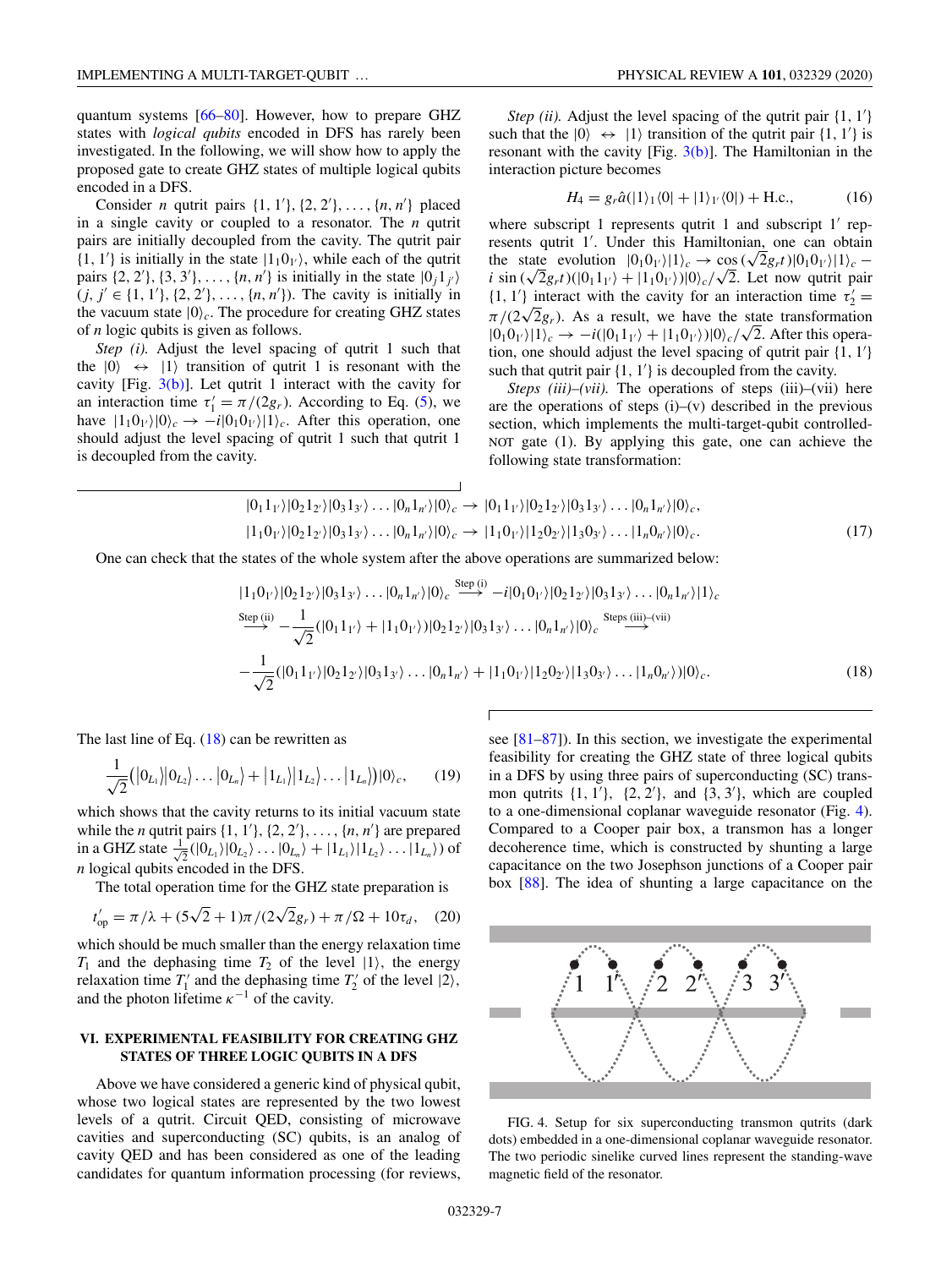<span id="page-7-0"></span>

FIG. 5. (a) Classical pulse is resonant with the  $|0\rangle \leftrightarrow |1\rangle$  transition of the qutrit pairs  $\{2, 2'\}, \{3, 3'\}$  with a Rabi frequency  $\Omega$ , while being off resonant with the  $|1\rangle \leftrightarrow |2\rangle$  transition of qutrit pairs  $\{2, 2'\}, \{3, 3'\}$  with Rabi frequency  $\tilde{\Omega}$  and detuning  $\Delta_p$ . (b) The cavity is resonant with the  $|0\rangle \leftrightarrow |1\rangle$  transition of qutrit 1 (1') with coupling constant  $g_r$ , while off resonant with the  $|1\rangle \leftrightarrow |2\rangle$ transition of qutrit 1 (1') with coupling constant  $\widetilde{g}_r$  and detuning  $\Delta_r$ . (c) The cavity is dispersively coupled to the  $|1\rangle \leftrightarrow |2\rangle$  transition of qutrit pairs {2, 2 },{3, 3 } with coupling strength *g* and detuning  $\Delta = \omega_{21} - \omega_c > 0$ , while off resonant with the  $|0\rangle \leftrightarrow |1\rangle$  transition of qutrit pairs  $\{2, 2'\}$ ,  $\{3, 3'\}$  with coupling strength  $\tilde{g}$  and detuning  $\widetilde{\Delta} = \omega_{10} - \omega_c > 0.$ 

Josephson junctions to increase decoherence was also earlier proposed for a superconducting flux qubit [\[89\]](#page-11-0).

Based on the above discussion, it can be seen that four basic qutrit-cavity or qutrit-pulse interactions are used in the GHZ-state preparation, i.e., the three basic interactions described by the Hamiltonians  $H_1$ ,  $H_2$ ,  $H_3$  for the gate realization, plus the basic interaction described by the Hamiltonian *H*4. After considering the unwanted interactions, the Hamiltonians are modified as follows.

(i)  $H'_1 = H_1 + \delta H_1$ , where  $\delta H_1$  describes the unwanted interaction between the pulse and the  $|1\rangle \leftrightarrow |2\rangle$  transition of the qutrit pairs  $\{2, 2'\}, \{3, 3'\}$  [Fig. 5(a)]. The expression of  $\delta H_1$  is given by

$$
\delta H_1 = \widetilde{\Omega} e^{-i\phi} e^{i\Delta_p t} \sum_{j=2}^3 (2\gamma_j \langle 1| + |2\rangle_{j'} \langle 1|) + \text{H.c.}, \qquad (21)
$$

where  $\Omega$  is the pulse Rabi frequency associated with the  $|1\rangle \leftrightarrow |2\rangle$  transition of the qutrit pairs  $\{2, 2'\}, \{3, 3'\},$  and  $\Delta_p = \omega_{21} - \omega_p = \omega_{21} - \omega_{10} < 0$  is the detuning between the pulse frequency and the  $|1\rangle \leftrightarrow |2\rangle$  transition frequency of the qutrit pairs {2, 2'}, {3, 3'}.

(ii)  $H_2' = H_2 + \delta H_2$ , where  $\delta H_2$  describes the unwanted interaction between the cavity and the  $|1\rangle \leftrightarrow |2\rangle$  transition of the qutrit 1 [Fig.  $5(b)$ ]. The expression of  $\delta H_2$  is given by

$$
\delta H_2 = \tilde{g}_r e^{i\Delta_r t} a|2\rangle_1 \langle 1| + \text{H.c.},\tag{22}
$$

where  $\tilde{g}_r$  is the coupling strength between the cavity and the  $|1\rangle$  ↔  $|2\rangle$  transition of the qutrit 1 and  $\Delta_r = \omega_{21} - \omega_c < 0$  is the detuning between the cavity frequency and the  $|1\rangle \leftrightarrow |2\rangle$ transition frequency of the qutrit 1.

(iii)  $H_3' = H_3 + \delta H_3$ , where  $\delta H_3$  describes the unwanted interaction between the cavity and the  $|0\rangle \leftrightarrow |1\rangle$  transition of the qutrit pairs  $\{2, 2'\}, \{3, 3'\}$  [Fig. 5(c)]. Here,  $H_3$  is the Hamiltonian given in Eq.  $(6)$ , with  $n = 3$ . The expression of  $\delta H_3$  is given by

$$
\delta H_3 = \widetilde{g} e^{i\widetilde{\Delta}t} \hat{a} \sum_{j=2}^3 (|1\rangle_j \langle 0| + |1\rangle_{j'} \langle 0|) + \text{H.c.}, \qquad (23)
$$

where  $\tilde{g}$  is the coupling strength between the cavity and the  $|0\rangle \leftrightarrow |1\rangle$  transition of the qutrit pairs  $\{2, 2'\}, \{3, 3'\},$  and  $\Delta = \omega_{10} - \omega_c$  is the detuning between the cavity frequency and the  $|0\rangle \leftrightarrow |1\rangle$  transition frequency of the qutrit pairs  ${2, 2', 3, 3'}.$ 

(iv)  $H_4' = H_4 + \delta H_4$ , where  $\delta H_4$  describes the unwanted interaction between the cavity and the  $|1\rangle \leftrightarrow |2\rangle$  transition of the qutrit pair  $\{1, 1'\}$  [Fig. 5(b)]. The expression of  $\delta H_4$  is given by

$$
\delta H_4 = \widetilde{g}_r e^{i\Delta_r t} \hat{a}(|2\rangle_1 \langle 1| + |2\rangle_{1'} \langle 1|) + \text{H.c.}
$$
 (24)

It is noted that the  $|0\rangle \leftrightarrow |2\rangle$  transition of qutrits induced by the pulse or the cavity is negligible because of  $\omega_{10}, \omega_{21} \ll \omega_{20}$ (Fig. 5). In addition, during the adjustment of the qutrit level spacings, the effect of the qutrit decoherence and the cavity decay is negligible because the level spacings of transmon qutrits can be rapidly adjusted within 1–2 ns.

With the qutrit decoherence and the cavity dissipation taken into account, the dynamics of the whole system, under the Markovian approximation, is governed by the master equation

$$
\frac{d\rho}{dt} = -i[H'_k, \rho] + \kappa \mathcal{L}[\hat{a}] + \gamma_{21} \sum_{j=1}^3 \mathcal{L}[\sigma_{f21,j}^-]
$$
\n
$$
+ \gamma_{20} \sum_{j=1}^3 \mathcal{L}[\sigma_{20,j}^-] + \gamma_{10} \sum_{j=1}^3 \mathcal{L}[\sigma_{10,j}^-] + \gamma_{21} \sum_{j=1}^3 \mathcal{L}[\sigma_{21,j'}^-]
$$
\n
$$
+ \gamma_{20} \sum_{j=1}^3 \mathcal{L}[\sigma_{20,j'}^-] + \gamma_{10} \sum_{j=1}^3 \mathcal{L}[\sigma_{10,j'}^-]
$$
\n
$$
+ \sum_{j=1}^3 \sum_{l=1,2} \gamma_{\varphi,l}(\sigma_{ll,j}\rho\sigma_{ll,j} - \sigma_{ll,j}\rho/2 - \rho\sigma_{ll,j}/2)
$$
\n
$$
+ \sum_{j=1}^3 \sum_{l=1,2} \gamma_{\varphi,l}(\sigma_{ll,j}\rho\sigma_{ll,j'} - \sigma_{ll,j}\rho/2 - \rho\sigma_{ll,j'}/2), \qquad (25)
$$

where  $H'_h$ (with  $k = 1, 2, 3, 4$ ) are the abovemodified Hamiltonians  $H'_1$ ,  $H'_2$ ,  $H'_3$ , and  $H'_4$ ,  $\mathcal{L}[\Lambda] =$  $\Lambda \rho \Lambda^+ - \Lambda^+ \Lambda \rho / 2 - \rho \Lambda^+ \Lambda / 2$  (with  $\Lambda = \hat{a}, \overline{a}_{21,j}^-, \overline{a}_{20,j}^-,$  $\sigma_{10,j}^{-}, \sigma_{21,j'}^{-}, \sigma_{20,j'}^{-}, \sigma_{10,j'}^{-}$ ,  $\sigma_{21,j}^{-} = |1\rangle_j\langle2|, \quad \sigma_{20,j}^{-} = |0\rangle_j\langle2|,$  $\sigma_{10,j}^- = |0\rangle_j\langle1|, \sigma_{21,j'}^- = |1\rangle_j\langle2|, \sigma_{20,j'}^- = |0\rangle_j\langle2|, \sigma_{10,j'}^- =$  $|0 \rangle_j^{\prime\prime} \langle 1|, \quad \sigma_{11,j} = |1 \rangle_j^{\prime} \langle 1|, \quad \sigma_{22,j} = |2 \rangle_j^{\prime} \langle 2|, \quad \sigma_{11,j'} = |1 \rangle_j^{\prime} \langle 1|,$ and  $\sigma_{22,j'} = |2\rangle_{j'}\langle 2|$ . In addition,  $\kappa$  is the decay rate of the cavity,  $\gamma_{10}$  is the energy relaxation rate for the level  $|1\rangle$  of qutrits associated with the decay path  $|1\rangle \rightarrow |0\rangle$ ,  $\gamma_{21}$  ( $\gamma_{20}$ ) is the relaxation rate for the level  $|2\rangle$  of qutrits related to the decay path  $|2\rangle \rightarrow |1\rangle$  ( $|2\rangle \rightarrow |0\rangle$ ), and  $\gamma_{\varphi,1}$  ( $\gamma_{\varphi,2}$ ) is the dephasing rate of the level  $|1\rangle$  ( $|2\rangle$ ) of qutrits.

The identy of the entire operation is given by  $\mathcal{F} = \sqrt{\langle \psi_{id} | \rho | \psi_{id} \rangle}$ , where  $|\psi_{id}\rangle$  is the ideal output state given by The fidelity of the entire operation is given by  $\mathcal{F} =$  $\frac{1}{\sqrt{2}}(|0_{L_1}|/|0_{L_2}|/|0_{L_3}\rangle + |1_{L_1}\rangle|1_{L_2}\rangle|1_{L_3}\rangle)|0\rangle_c$  [i.e., the state given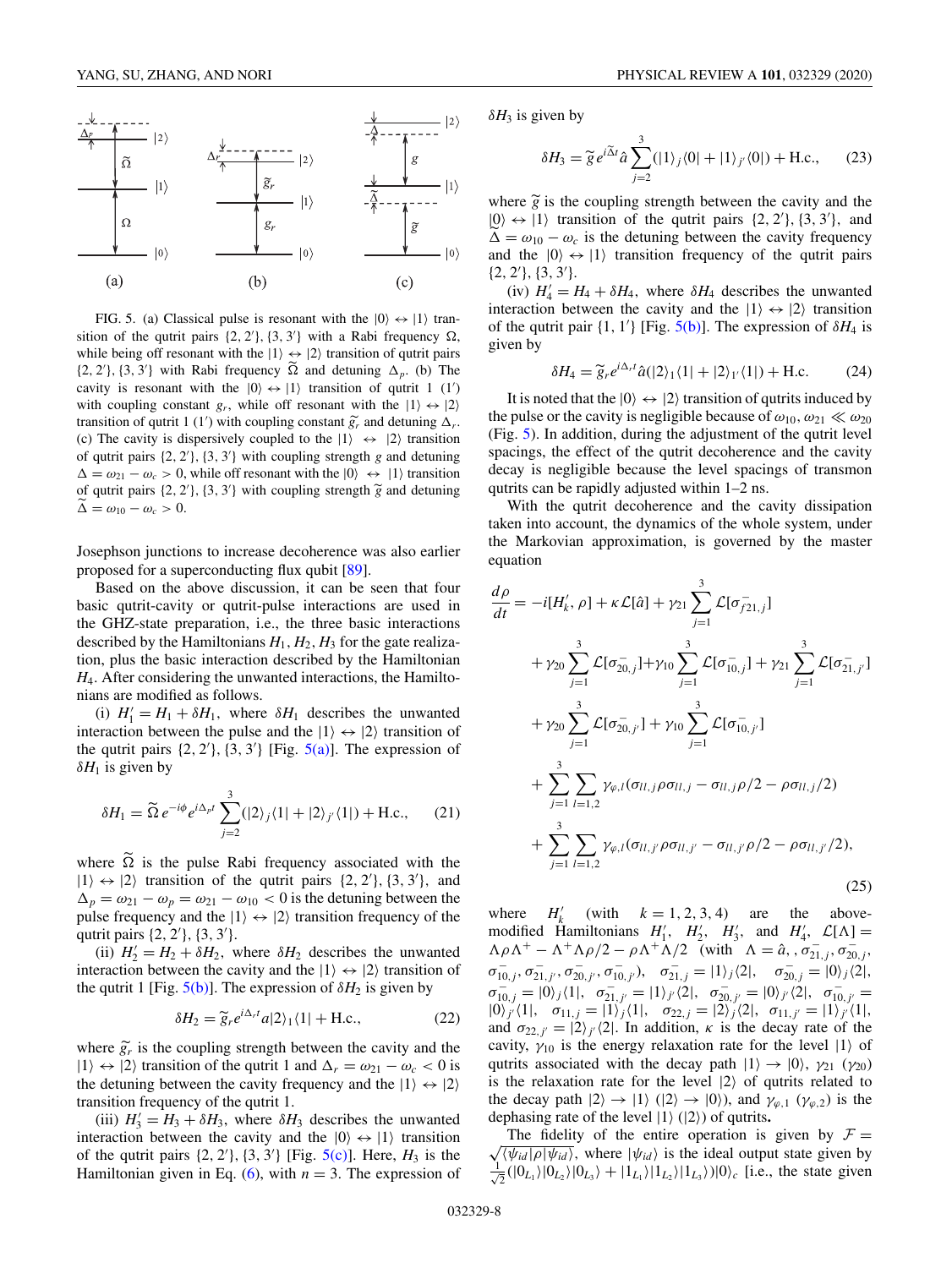<span id="page-8-0"></span>

FIG. 6. Fidelity versus *g*. The figure is plotted for  $\Omega/2\pi =$ 22 MHz.

in Eq. [\(19\)](#page-6-0) for  $n = 3$ ], while  $\rho$  is the final density matrix obtained by numerically solving the master equation.

We now numerically calculate the fidelity. For a transmon qutrit, the level spacing anharmonicity  $\delta/2\pi$  =  $(\omega_{10} - \omega_{21})/2\pi = 100-700$  MHz was reported in experi-ments [\[90\]](#page-11-0). As an example, consider  $\delta/2\pi = 0.7$  GHz and  $\Delta/2\pi = 0.1$  GHz. Thus we have  $\Delta/2\pi = 0.8$  GHz and  $\Delta_r/2\pi = \Delta_p/2\pi = -0.7$  GHz. For simplicity, we assume  $g = g_r$ . For a transmon qutrit [\[88\]](#page-11-0),  $\tilde{g} = g/\sqrt{2}$ ,  $\tilde{g}_r = \sqrt{2}g_r$ ,  $g = g_r$ . For a transmon qutrit [88],  $g = g/\sqrt{2}$ ,  $g_r = \sqrt{2}g_r$ ,<br>and  $\Omega = \sqrt{2}\Omega$ . Other parameters used in the numerical simulation are (i)  $\gamma_{10}^{-1} = 60 \,\mu s$ ,  $\gamma_{20}^{-1} = 150 \,\mu s$  [\[91\]](#page-11-0),  $\gamma_{21}^{-1} = 30 \,\mu s$ ,  $\gamma_{\phi,1}^{-1} = \gamma_{\phi,2}^{-1} = 20 \,\mu$ s, and (ii)  $\kappa^{-1} = 10 \,\mu$ s. Here, we consider a rather conservative case for decoherence time of the transmon qutrits [\[92,93\]](#page-11-0).

By solving the master equation  $(25)$ , we numerically calculate the fidelity. Figure 6 shows the fidelity versus *g*, while Fig. 7 shows the fidelity versus  $\Omega$ . Figure 6 (7) demonstrates that the fidelity strongly depends on the value of  $g(\Omega)$ . From Fig. 6 or Fig. 7, it can be seen that, for  $g/2\pi = 12.5$  MHz and  $\Omega/2\pi = 22$  MHz, a high fidelity 92.8% can be achieved. For  $g/2\pi = 12.5$  MHz, we have  $g_r/2\pi = 12.5$  MHz,  $\tilde{g}/2\pi =$ 8.84 MHz, and  $\tilde{g}_r/2\pi = 17.67$  MHz, which are readily available in experiments because a coupling strength  $g/2\pi \sim$ 



FIG. 7. Fidelity versus  $\Omega$ . The figure is plotted for  $g/2\pi$  = 12.5 MHz.

360 MHz has been reported for a transmon qutrit coupled to a TLR [\[12](#page-9-0)[,94\]](#page-12-0).

Note that the influence of the third-excited state  $|3\rangle$  of the transmon can be neglected. This is because (i) due to the use of the large detuning (see Fig. [5\)](#page-7-0), the population of the state  $|3\rangle$  of the transmon is very small and (ii) there exists a larger detuning between the cavity frequency (the pulse frequency) and the  $|2\rangle \leftrightarrow |3\rangle$  transition frequency, compared to the detuning between the cavity frequency (the pulse frequency) and the  $|2\rangle \leftrightarrow |3\rangle$  transition frequency of the transmon.

The infidelity mainly comes from the decoherence of the qutrits, the decay of the cavity, and the unwanted interactions caused by the pulse and the cavity, as well as the validity of the effective Hamiltonian in Eq. [\(9\)](#page-3-0). To improve the fidelity, one can (i) employ a DRAG pulse [\[95,96\]](#page-12-0) to reduce the leakage into the level  $|2\rangle$ , (ii) design the qutrits with larger levelspacing anharmonicity to reduce the effect of the unwanted interactions caused by the cavity, (iii) choose the qutrits with longer decoherence time and the cavity with a high quality factor, and (iv) optimize the ratio  $\Delta/g$  to better meet the large detuning condition necessary for the effective Hamiltonian.

The operation time is  $\sim 0.45 \mu s$ , much shorter than the decoherence times of transmon qutrits used in our numerical simulations. For a transmon qutrit, the typical transition frequency between two adjacent levels is 1–20 GHz. As an example, consider  $\omega_{10}/2\pi = 6.7$  GHz and  $\omega_{21}/2\pi = 6.0$  GHz for the case of the transmon qutrits dispersively coupled to the cavity. With  $\Delta/2\pi = 0.1$  GHz chosen above, we have  $\omega_c =$ 5.9 GHz. For  $\kappa^{-1} = 10 \mu s$  used in the numerical simulation, the cavity quality factor is  $Q \sim 3.7 \times 10^5$ , which is available because waveguide resonators with a (loaded) quality factor  $Q \sim 10^6$  have been reported in experiments [\[97,98\]](#page-12-0). The analysis given here demonstrates that the high-fidelity creation of GHZ states of three logical qubits in a DFS is feasible with present circuit QED technology.

### **VII. CONCLUSION**

We have presented an idea to realize quantum gates by manipulating quantum states outside the DFS but having the states of logical qubits stay in a DFS before and after the gate operation. This method has the following features. (i) Because the states are manipulated *outside* the DFS, the multiqubit gate implementation can be simplified when compared to realizing a multiqubit gate based on manipulating quantum states *within* the DFS, which usually requires unitary operations over a large DFS. (ii) Since the qubit states return to the DFS after the gate operation, decoherence during the state storage is avoided and the errors caused by decoherence during the gate operation are not accumulated for a long-running quantum computation. We should remark that, although the states of logical qubits are manipulated out of the DFS, the effect of decoherence from qubits during the gate operation can be made negligibly small as long as the operation time required for realizing a specific quantum gate is much shorter than the decoherence time of the qubits. This condition can be met by shortening the gate operation time or by choosing physical qubits with sufficient long energy relaxation time and dephasing time.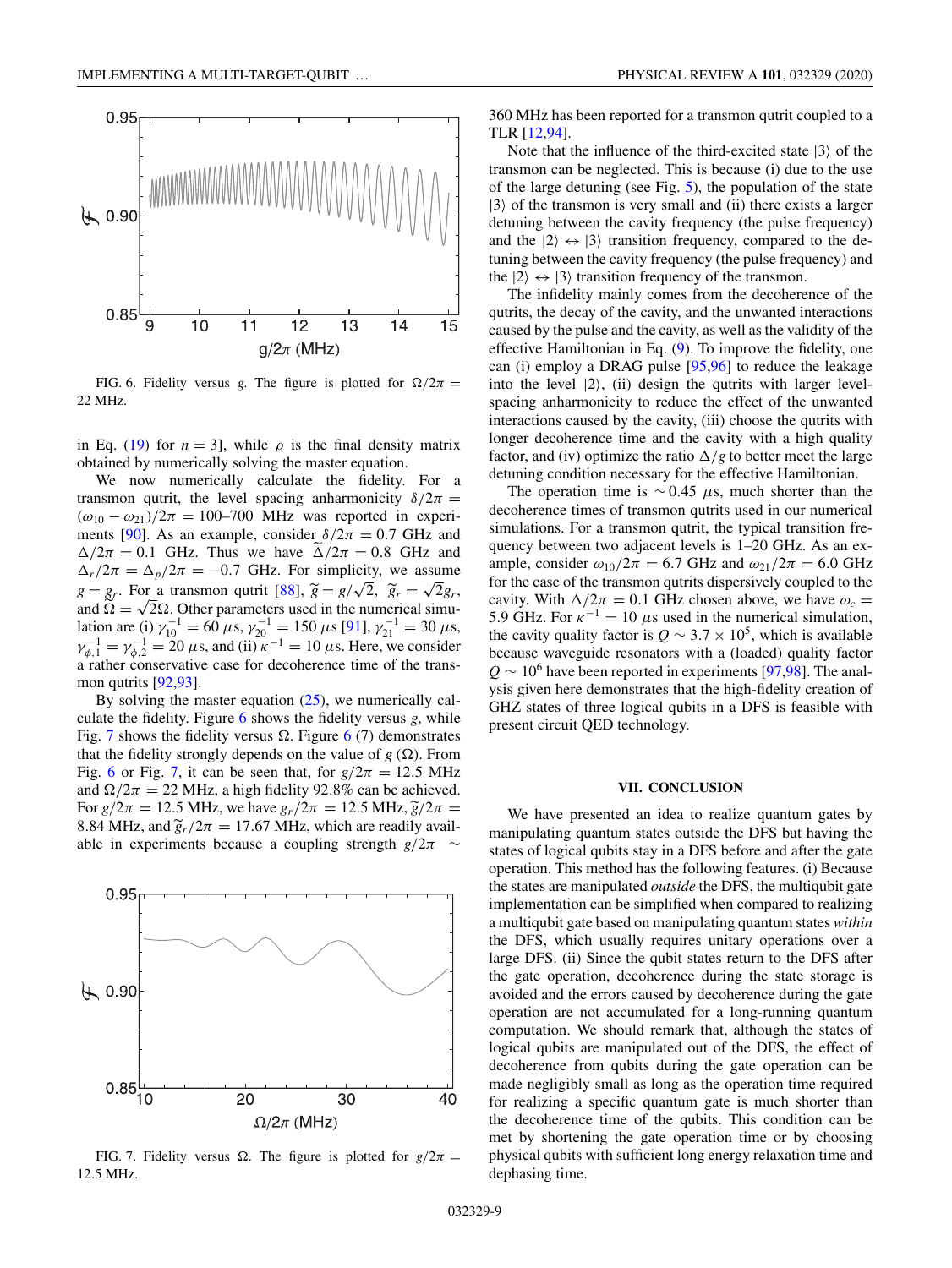<span id="page-9-0"></span>We have proposed a way for realizing a multi-targetqubit controlled-NOT gate using logical qubits encoded in a DFS against collective dephasing. This gate is realized by employing three-level qutrits placed in a cavity or coupled to a resonator. As shown above, our proposal of the gate implementation has the following advantages: (i) the states of the logical qubits return to the DFS after the gate operation, thus decoherence from qubits after the gate operation is avoided, (ii) the gate can be implemented with only a few basic operations, hence this proposal is quite simple, (iii) the gate operation time is independent of the number of logical qubits, (iv) the gate is implemented in a deterministic way because no measurement is used, (v) the intermediate level  $|2\rangle$ for all qutrits is not occupied during the entire operation, thus decoherence from this level is avoided, and (vi) this proposal is universal and can be applied to realize the proposed gate using natural atoms or artificial atoms (e.g., quantum dots, NV centers, various superconducting qutrits, etc.) placed in a cavity or coupled to a resonator.

As an application, we have also shown how to apply this gate to create GHZ entangled states of multiple logical qubits encoded in a DFS. Our numerical simulations show

- [1] A. Barenco, C. H. Bennett, R. Cleve, D. P. DiVincenzo, N. Margolus, P. Shor, T. Sleator, J. A. Smolin, and H. Weinfurter, Elementary gates for quantum computation, [Phys. Rev. A](https://doi.org/10.1103/PhysRevA.52.3457) **[52](https://doi.org/10.1103/PhysRevA.52.3457)**, [3457](https://doi.org/10.1103/PhysRevA.52.3457) [\(1995\)](https://doi.org/10.1103/PhysRevA.52.3457).
- [2] M. Mötöen, J. J. Vartiainen, V. Bergholm, and M. M. Salomaa, [Quantum Circuits for General Multiqubit Gates,](https://doi.org/10.1103/PhysRevLett.93.130502) Phys. Rev. Lett. **[93](https://doi.org/10.1103/PhysRevLett.93.130502)**, [130502](https://doi.org/10.1103/PhysRevLett.93.130502) [\(2004\)](https://doi.org/10.1103/PhysRevLett.93.130502).
- [3] V. V. Shende and I. L. Markov, On the CNOT-cost of TOFFOLI gates, Quantum Inf. Comput. **9**, 461 (2009).
- [4] P. W. Shor, in *Proceedings of the 35th Annual Symposium on Foundations of Computer Science*, edited by S. Goldwasser (IEEE Computer Society, Los Alamitos, CA, 1994), pp. 124–134.
- [5] L. K. Grover, Quantum Computers Can Search Rapidly by Using Almost Any Transformation, [Phys. Rev. Lett.](https://doi.org/10.1103/PhysRevLett.80.4329) **[80](https://doi.org/10.1103/PhysRevLett.80.4329)**, [4329](https://doi.org/10.1103/PhysRevLett.80.4329) [\(1998\)](https://doi.org/10.1103/PhysRevLett.80.4329).
- [6] M. A. Nielsen and I. L. Chuang, *Quantum Computation and Quantum Information* (Cambridge University Press, Cambridge, England, 2001).
- [7] P. W. Shor, Scheme for reducing decoherence in quantum computer memory, [Phys. Rev. A](https://doi.org/10.1103/PhysRevA.52.R2493) **[52](https://doi.org/10.1103/PhysRevA.52.R2493)**, [R2493\(R\)](https://doi.org/10.1103/PhysRevA.52.R2493) [\(1995\)](https://doi.org/10.1103/PhysRevA.52.R2493).
- [8] A. M. Steane, Error Correcting Codes in Quantum Theory, [Phys. Rev. Lett.](https://doi.org/10.1103/PhysRevLett.77.793) **[77](https://doi.org/10.1103/PhysRevLett.77.793)**, [793](https://doi.org/10.1103/PhysRevLett.77.793) [\(1996\)](https://doi.org/10.1103/PhysRevLett.77.793).
- [9] S. L. Braunstein, V. Bužek, and M. Hillery, Quantum information distributors: Quantum network for symmetric and asymmetric cloning in arbitrary dimension and continuous limit, [Phys. Rev. A](https://doi.org/10.1103/PhysRevA.63.052313) **[63](https://doi.org/10.1103/PhysRevA.63.052313)**, [052313](https://doi.org/10.1103/PhysRevA.63.052313) [\(2001\)](https://doi.org/10.1103/PhysRevA.63.052313).
- [10] M. Šašura and V. Bužek, Multiparticle entanglement with quan[tum logic networks: Application to cold trapped ions,](https://doi.org/10.1103/PhysRevA.64.012305) Phys. Rev. A **[64](https://doi.org/10.1103/PhysRevA.64.012305)**, [012305](https://doi.org/10.1103/PhysRevA.64.012305) [\(2001\)](https://doi.org/10.1103/PhysRevA.64.012305).
- [11] M. Mariantoni, H. Wang, T. Yamamoto, M. Neeley, R. C. Bialczak, Y. Chen, M. Lenander, E. Lucero, A. D. O'Connell, D. Sank, M. Weides *et al.*, Implementing the quantum von Neumann architecture with superconducting circuits, [Science](https://doi.org/10.1126/science.1208517) **[334](https://doi.org/10.1126/science.1208517)**, [61](https://doi.org/10.1126/science.1208517) [\(2011\)](https://doi.org/10.1126/science.1208517).

that the high-fidelity creation of GHZ states of three logical qubits in a DFS is feasible within current circuit QED technology.

### **ACKNOWLEDGMENTS**

This work is supported by the Key-Area Research and Development Program of GuangDong province (Grant No. 2018B030326001), the NKRDP of China (Grant No. 2016YFA0301802), and the National Natural Science Foundation of China (NSFC) (Grants No. 11074062, No. 11374083, and No. 11774076). This work is partially supported by MURI Center for Dynamic Magneto-Optics via the Air Force Office of Scientific Research (AFOSR) (Grant No. FA9550-14-1-0040), Army Research Office (ARO) (Grant No. W911NF18-1-0358), Japan Science and Technology Agency (JST) (via the Q-LEAP program and the CREST Grant No. JPMJCR1676), Japan Society for the Promotion of Science (JSPS) (JSPS-RFBR Grant No. 17-52-50023; JSPS-FWO Grant No. VS.059.18N), the RIKEN-AIST Challenge Research Fund, the Foundational Questions Institute (FQXi), and the NTT PHI Laboratory.

- [12] A. Fedorov, L. Steffen, M. Baur, M. P. daSilva, and A. Wallraff, Implementation of a Toffoli gate with superconducting circuits, [Nature \(London\)](https://doi.org/10.1038/nature10713) **[481](https://doi.org/10.1038/nature10713)**, [170](https://doi.org/10.1038/nature10713) [\(2012\)](https://doi.org/10.1038/nature10713).
- [13] M. D. Reed, L. DiCarlo, S. E. Nigg, L. Sun, L. Frunzio, S. M. Girvin, and R. J. Schoelkopf, Realization of three-qubit [quantum error correction with superconducting circuits,](https://doi.org/10.1038/nature10786) Nature (London) **[482](https://doi.org/10.1038/nature10786)**, [382](https://doi.org/10.1038/nature10786) [\(2012\)](https://doi.org/10.1038/nature10786).
- [14] X. Wang, A. Sørensen, and K. Mølmer, Multibit Gates for Quantum Computing, [Phys. Rev. Lett.](https://doi.org/10.1103/PhysRevLett.86.3907) **[86](https://doi.org/10.1103/PhysRevLett.86.3907)**, [3907](https://doi.org/10.1103/PhysRevLett.86.3907) [\(2001\)](https://doi.org/10.1103/PhysRevLett.86.3907).
- [15] L. M. Duan, B. Wang, and H. J. Kimble, Robust quantum gates [on neutral atoms with cavity-assisted photon-scattering,](https://doi.org/10.1103/PhysRevA.72.032333) Phys. Rev. A **[72](https://doi.org/10.1103/PhysRevA.72.032333)**, [032333](https://doi.org/10.1103/PhysRevA.72.032333) [\(2005\)](https://doi.org/10.1103/PhysRevA.72.032333).
- [16] C. P. Yang and S. Han, *n*-qubit-controlled phase gate with superconducting quantum-interference devices coupled to a resonator, [Phys. Rev. A](https://doi.org/10.1103/PhysRevA.72.032311) **[72](https://doi.org/10.1103/PhysRevA.72.032311)**, [032311](https://doi.org/10.1103/PhysRevA.72.032311) [\(2005\)](https://doi.org/10.1103/PhysRevA.72.032311).
- [17] X. Zou, Y. Dong, and G. C. Guo, Implementing a conditional *z* gate by a combination of resonant interaction and quantum interference, [Phys. Rev. A](https://doi.org/10.1103/PhysRevA.74.032325) **[74](https://doi.org/10.1103/PhysRevA.74.032325)**, [032325](https://doi.org/10.1103/PhysRevA.74.032325) [\(2006\)](https://doi.org/10.1103/PhysRevA.74.032325).
- [18] T. Monz, K. Kim, W. Häsel, M. Riebe, A. S. Villar, P. Schindler, M. Chwalla, M. Hennrich, and R. Blatt, Realization of the Quantum Toffoli Gate with Trapped Ions, [Phys. Rev. Lett.](https://doi.org/10.1103/PhysRevLett.102.040501) **[102](https://doi.org/10.1103/PhysRevLett.102.040501)**, [040501](https://doi.org/10.1103/PhysRevLett.102.040501) [\(2009\)](https://doi.org/10.1103/PhysRevLett.102.040501).
- [19] S. Ashhab, P. C. de Groot, and F. Nori, Speed limits for quantum gates in multiqubit systems, [Phys. Rev. A](https://doi.org/10.1103/PhysRevA.85.052327) **[85](https://doi.org/10.1103/PhysRevA.85.052327)**, [052327](https://doi.org/10.1103/PhysRevA.85.052327) [\(2012\)](https://doi.org/10.1103/PhysRevA.85.052327).
- [20] H. R. Wei and F. G. Deng, Universal quantum gates for hybrid systems assisted by quantum dots inside doublesided optical microcavities, [Phys. Rev. A](https://doi.org/10.1103/PhysRevA.87.022305) **[87](https://doi.org/10.1103/PhysRevA.87.022305)**, [022305](https://doi.org/10.1103/PhysRevA.87.022305) [\(2013\)](https://doi.org/10.1103/PhysRevA.87.022305).
- [21] M. Hua, M. J. Tao, and F. G. Deng, Universal quantum gates on microwave photons assisted by circuit quantum electrodynamics, [Phys. Rev. A](https://doi.org/10.1103/PhysRevA.90.012328) **[90](https://doi.org/10.1103/PhysRevA.90.012328)**, [012328](https://doi.org/10.1103/PhysRevA.90.012328) [\(2014\)](https://doi.org/10.1103/PhysRevA.90.012328).
- [22] B. Ye, Z. F. Zheng, and C. P. Yang, Multiplex-controlled phase [gate with qubits distributed in a multicavity system,](https://doi.org/10.1103/PhysRevA.97.062336) Phys. Rev. A **[97](https://doi.org/10.1103/PhysRevA.97.062336)**, [062336](https://doi.org/10.1103/PhysRevA.97.062336) [\(2018\)](https://doi.org/10.1103/PhysRevA.97.062336).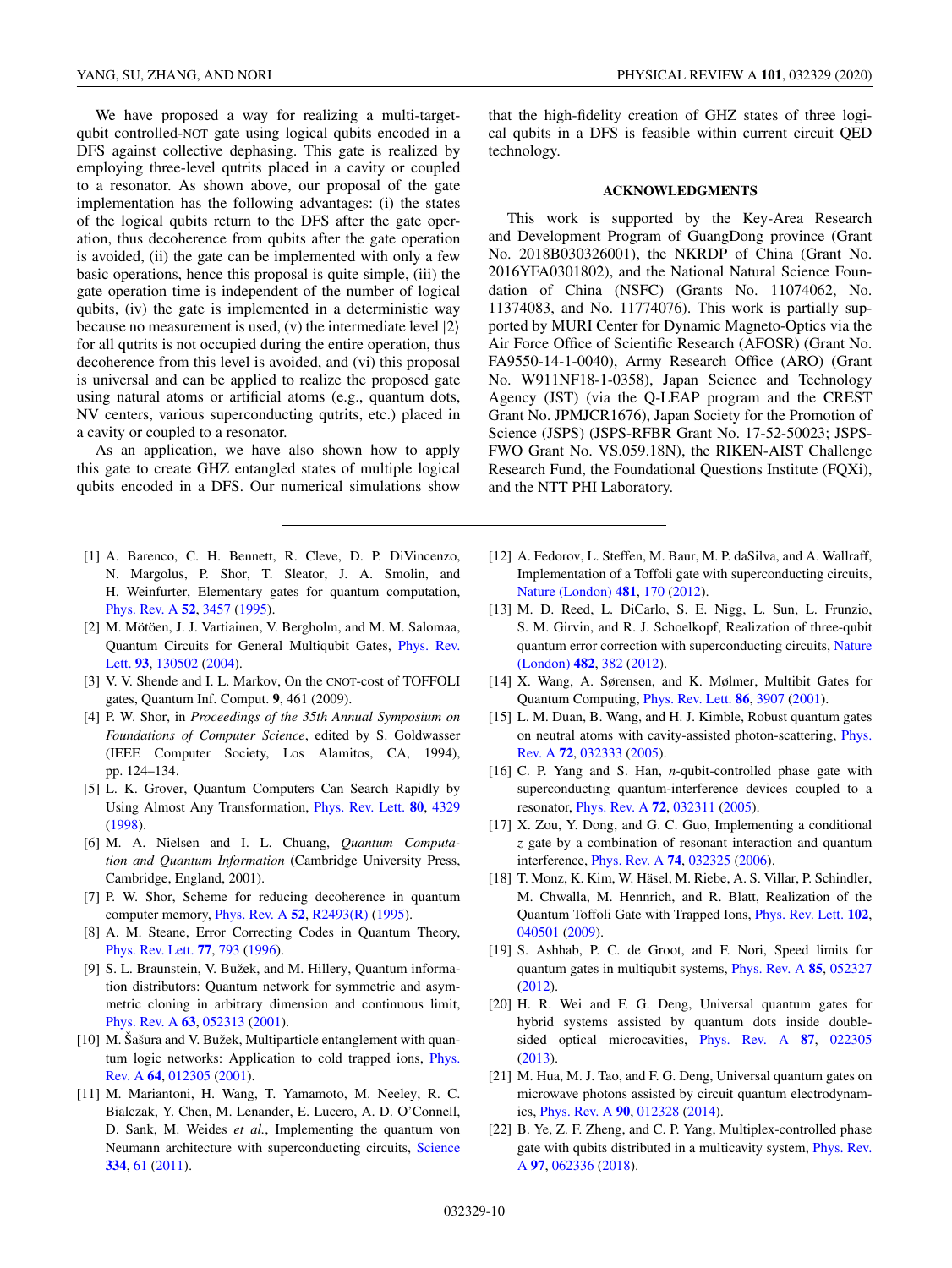- <span id="page-10-0"></span>[23] C. P. Yang, Y. X. Liu, and F. Nori, Phase gate of one qubit simultaneously controlling *n* qubits in a cavity, [Phys. Rev. A](https://doi.org/10.1103/PhysRevA.81.062323) **[81](https://doi.org/10.1103/PhysRevA.81.062323)**, [062323](https://doi.org/10.1103/PhysRevA.81.062323) [\(2010\)](https://doi.org/10.1103/PhysRevA.81.062323).
- [24] C. P. Yang, S. B. Zheng, and F. Nori, Multiqubit tunable phase gate of one qubit simultaneously controlling *n* qubits in a cavity, [Phys. Rev. A](https://doi.org/10.1103/PhysRevA.82.062326) **[82](https://doi.org/10.1103/PhysRevA.82.062326)**, [062326](https://doi.org/10.1103/PhysRevA.82.062326) [\(2010\)](https://doi.org/10.1103/PhysRevA.82.062326).
- [25] C. P. Yang, Q. P. Su, F. Y. Zhang, and S. B. Zheng, Single-step implementation of a multiple-target-qubit controlled phase gate without need of classical pulses, [Opt. Lett.](https://doi.org/10.1364/OL.39.003312) **[39](https://doi.org/10.1364/OL.39.003312)**, [3312](https://doi.org/10.1364/OL.39.003312) [\(2014\)](https://doi.org/10.1364/OL.39.003312).
- [26] H. F. Wang, A. D. Zhu, and S. Zhang, One-step implementation of a multiqubit phase gate with one control qubit and multiple target qubits in coupled cavities, [Opt. Lett.](https://doi.org/10.1364/OL.39.001489) **[39](https://doi.org/10.1364/OL.39.001489)**, [1489](https://doi.org/10.1364/OL.39.001489) [\(2014\)](https://doi.org/10.1364/OL.39.001489).
- [27] T. Liu, X. Z. Cao, Q. P. Su, S. J. Xiong, and C. P. Yang, Multi-target-qubit unconventional geometric phase gate in a multicavity system, [Sci. Rep.](https://doi.org/10.1038/srep21562) **[6](https://doi.org/10.1038/srep21562)**, [21562](https://doi.org/10.1038/srep21562) [\(2016\)](https://doi.org/10.1038/srep21562).
- [28] B. Ye, Z. F. Zheng, Y. Zhang, and C. P. Yang, Circuit QED: Single-step realization of a multiqubit controlled phase gate with one microwave photonic qubit simultaneously controlling *n* − 1 microwave photonic qubits, [Opt. Express](https://doi.org/10.1364/OE.26.030689) **[26](https://doi.org/10.1364/OE.26.030689)**, [30689](https://doi.org/10.1364/OE.26.030689) [\(2018\)](https://doi.org/10.1364/OE.26.030689).
- [29] Y. J. Fan, Z. F. Zheng, Y. Zhang, D. M. Lu, and C. P. Yang, Onestep implementation of a multi-target-qubit controlled phase gate with cat-state qubits in circuit QED, [Front. Phys.](https://doi.org/10.1007/s11467-018-0875-y) **[14](https://doi.org/10.1007/s11467-018-0875-y)**, [21602](https://doi.org/10.1007/s11467-018-0875-y) [\(2019\)](https://doi.org/10.1007/s11467-018-0875-y).
- [30] L. M. Duan and G. C. Guo, Preserving Coherence in Quantum Computation by Pairing Quantum Bits, [Phys. Rev. Lett.](https://doi.org/10.1103/PhysRevLett.79.1953) **[79](https://doi.org/10.1103/PhysRevLett.79.1953)**, [1953](https://doi.org/10.1103/PhysRevLett.79.1953) [\(1997\)](https://doi.org/10.1103/PhysRevLett.79.1953).
- [31] [P. Zanardi and M. Rasetti, Noiseless Quantum Codes,](https://doi.org/10.1103/PhysRevLett.79.3306) *Phys.* Rev. Lett. **[79](https://doi.org/10.1103/PhysRevLett.79.3306)**, [3306](https://doi.org/10.1103/PhysRevLett.79.3306) [\(1997\)](https://doi.org/10.1103/PhysRevLett.79.3306).
- [32] J. Q. You, X. Hu, and F. Nori, Correlation-induced suppression of decoherence in capacitively coupled Cooper-pair boxes, [Phys. Rev. B](https://doi.org/10.1103/PhysRevB.72.144529) **[72](https://doi.org/10.1103/PhysRevB.72.144529)**, [144529](https://doi.org/10.1103/PhysRevB.72.144529) [\(2005\)](https://doi.org/10.1103/PhysRevB.72.144529).
- [33] P. G. Kwiat, A. J. Berglund, J. B. Altepeter, and A. G. White, Experimental verification of decoherence-free subspaces, [Science](https://doi.org/10.1126/science.290.5491.498) **[290](https://doi.org/10.1126/science.290.5491.498)**, [498](https://doi.org/10.1126/science.290.5491.498) [\(2000\)](https://doi.org/10.1126/science.290.5491.498).
- [34] D. Kielpinski, V. Meyer, M. A. Rowe, C. A. Sackett, W. M. Itano, C. Monroe, and D. J. Wineland, A decoherence-free quantum memory using trapped ions, [Science](https://doi.org/10.1126/science.1057357) **[291](https://doi.org/10.1126/science.1057357)**, [1013](https://doi.org/10.1126/science.1057357) [\(2001\)](https://doi.org/10.1126/science.1057357).
- [35] M. Mohseni, J. S. Lundeen, K. J. Resch, and A. M. Steinberg, Experimental Application of Decoherence-Free Subspaces in an Optical Quantum-Computing Algorithm, [Phys. Rev. Lett.](https://doi.org/10.1103/PhysRevLett.91.187903) **[91](https://doi.org/10.1103/PhysRevLett.91.187903)**, [187903](https://doi.org/10.1103/PhysRevLett.91.187903) [\(2003\)](https://doi.org/10.1103/PhysRevLett.91.187903).
- [36] M. Bourennane, M. Eibl, S. Gaertner, C. Kurtsiefer, A. Cabello, and H. Weinfurter, Decoherence-Free Quantum Information Processing with Four-Photon Entangled States, [Phys. Rev. Lett.](https://doi.org/10.1103/PhysRevLett.92.107901) **[92](https://doi.org/10.1103/PhysRevLett.92.107901)**, [107901](https://doi.org/10.1103/PhysRevLett.92.107901) [\(2004\)](https://doi.org/10.1103/PhysRevLett.92.107901).
- [37] L. A. Wu, P. Zanardi, and D. A. Lidar, Holonomic Quantum Computation in Decoherence-Free Subspaces, [Phys. Rev. Lett.](https://doi.org/10.1103/PhysRevLett.95.130501) **[95](https://doi.org/10.1103/PhysRevLett.95.130501)**, [130501](https://doi.org/10.1103/PhysRevLett.95.130501) [\(2005\)](https://doi.org/10.1103/PhysRevLett.95.130501).
- [38] L. Aolita, L. Davidovich, K. Kim, and H. Häffner, Universal quantum computation in decoherence-free subspaces with hot trapped ions, [Phys. Rev. A](https://doi.org/10.1103/PhysRevA.75.052337) **[75](https://doi.org/10.1103/PhysRevA.75.052337)**, [052337](https://doi.org/10.1103/PhysRevA.75.052337) [\(2007\)](https://doi.org/10.1103/PhysRevA.75.052337).
- [39] G. F. Xu, J. Zhang, D. M. Tong, and E. Sjöqvist, Nonadiabatic Holonomic Quantum Computation in Decoherence-Free Subspaces, [Phys. Rev. Lett.](https://doi.org/10.1103/PhysRevLett.109.170501) **[109](https://doi.org/10.1103/PhysRevLett.109.170501)**, [170501](https://doi.org/10.1103/PhysRevLett.109.170501) [\(2012\)](https://doi.org/10.1103/PhysRevLett.109.170501).
- [40] S. B. Zheng, Universal quantum logic gates in decoherence-free [subspace with atoms trapped in distant cavities,](https://doi.org/10.1007/s11433-012-4848-9) Sci. China Phys. Mech. Astron. **[55](https://doi.org/10.1007/s11433-012-4848-9)**, [1571](https://doi.org/10.1007/s11433-012-4848-9) [\(2012\)](https://doi.org/10.1007/s11433-012-4848-9).
- [41] Z. T. Liang, Y. X. Du, W. Huang, Z. Y. Xue, and H. Yan, Nonadiabatic holonomic quantum computation in decoherence-

free subspaces with trapped ions, [Phys. Rev. A](https://doi.org/10.1103/PhysRevA.89.062312) **[89](https://doi.org/10.1103/PhysRevA.89.062312)**, [062312](https://doi.org/10.1103/PhysRevA.89.062312) [\(2014\)](https://doi.org/10.1103/PhysRevA.89.062312).

- [42] G. Xu and G. Long, Universal nonadiabatic geometric gates in two-qubit decoherence-free subspaces, [Sci. Rep.](https://doi.org/10.1038/srep06814) **[4](https://doi.org/10.1038/srep06814)**, [6814](https://doi.org/10.1038/srep06814) [\(2014\)](https://doi.org/10.1038/srep06814).
- [43] Z. Y. Xue, J. Zhou, and Z. D. Wang, Universal holonomic quantum gates in decoherence-free subspace on superconducting circuits, [Phys. Rev. A](https://doi.org/10.1103/PhysRevA.92.022320) **[92](https://doi.org/10.1103/PhysRevA.92.022320)**, [022320](https://doi.org/10.1103/PhysRevA.92.022320) [\(2015\)](https://doi.org/10.1103/PhysRevA.92.022320).
- [44] V. Paulisch, H. J. Kimble, and A. González-Tudela, Universal quantum computation in waveguide QED using decoherence free subspaces, [New J. Phys.](https://doi.org/10.1088/1367-2630/18/4/043041) **[18](https://doi.org/10.1088/1367-2630/18/4/043041)**, [043041](https://doi.org/10.1088/1367-2630/18/4/043041) [\(2016\)](https://doi.org/10.1088/1367-2630/18/4/043041).
- [45] Z. Zhu, T. Chen, X. Yang, J. Bian, Z. Y. Xue, and X. Peng, Single-Loop and Composite-Loop Realization of Nonadiabatic Holonomic Quantum Gates in a Decoherence-Free Subspace, [Phys. Rev. Appl.](https://doi.org/10.1103/PhysRevApplied.12.024024) **[12](https://doi.org/10.1103/PhysRevApplied.12.024024)**, [024024](https://doi.org/10.1103/PhysRevApplied.12.024024) [\(2019\)](https://doi.org/10.1103/PhysRevApplied.12.024024).
- [46] B. Antonio and S. Bose, Two-qubit gates for decoherence-free qubits using a ring exchange interaction, [Phys. Rev. A](https://doi.org/10.1103/PhysRevA.88.042306) **[88](https://doi.org/10.1103/PhysRevA.88.042306)**, [042306](https://doi.org/10.1103/PhysRevA.88.042306) [\(2013\)](https://doi.org/10.1103/PhysRevA.88.042306).
- [47] S. Hu, W. X. Cui, Qi. Guo, H. F. Wang, A. D. Zhu, and S. Zhang, Multi-qubit non-adiabatic holonomic controlled quantum gates in decoherence-free subspaces, [Quantum Inf. Process.](https://doi.org/10.1007/s11128-016-1362-4) **[15](https://doi.org/10.1007/s11128-016-1362-4)**, [3651](https://doi.org/10.1007/s11128-016-1362-4) [\(2016\)](https://doi.org/10.1007/s11128-016-1362-4).
- [48] F. Nori, Quantum football, [Science](https://doi.org/10.1126/science.1178828) **[325](https://doi.org/10.1126/science.1178828)**, [689](https://doi.org/10.1126/science.1178828) [\(2009\)](https://doi.org/10.1126/science.1178828).
- [49] M. Neeley, M. Ansmann, R. C. Bialczak, M. Hofheinz, N. Katz, E. Lucero, A. O'Connell, H. Wang, A. N. Cleland, and J. M. Martinis, Process tomography of quantum memory in a Josephson-phase qubit coupled to a two-level state, [Nat. Phys.](https://doi.org/10.1038/nphys972) **[4](https://doi.org/10.1038/nphys972)**, [523](https://doi.org/10.1038/nphys972) [\(2008\)](https://doi.org/10.1038/nphys972).
- [50] A. Miranowicz, M. Paprzycka, A. Pathak, and F. Nori, Phasespace interference of states optically truncated by quantum scissors: Generation of distinct superpositions of qudit coherent states by displacement of vacuum, [Phys. Rev. A](https://doi.org/10.1103/PhysRevA.89.033812) **[89](https://doi.org/10.1103/PhysRevA.89.033812)**, [033812](https://doi.org/10.1103/PhysRevA.89.033812) [\(2014\)](https://doi.org/10.1103/PhysRevA.89.033812).
- [51] Y. Han, X. Q. Luo, T. F. Li, W. Zhang, S. P. Wang, J. S. Tsai, F. Nori, and J. Q. You, Time-Domain Grating with a Periodically Driven Qutrit, [Phys. Rev. Appl.](https://doi.org/10.1103/PhysRevApplied.11.014053) **[11](https://doi.org/10.1103/PhysRevApplied.11.014053)**, [014053](https://doi.org/10.1103/PhysRevApplied.11.014053) [\(2019\)](https://doi.org/10.1103/PhysRevApplied.11.014053).
- [52] P. Pradhan, M. P. Anantram, and K. L. Wang, Quantum computation by optically coupled steady atoms/quantum-dots inside a quantum electro-dynamic cavity, [arXiv:quant-ph/0002006.](http://arxiv.org/abs/arXiv:quant-ph/0002006)
- [53] P. Neumann, R. Kolesov, V. Jacques, J. Beck, J. Tisler, A. Batalov, L. Rogers, N. B. Manson, G. Balasubramanian, and F. Jelezko, Excited-state spectroscopy of single NV defects in [diamond using optically detected magnetic resonance,](https://doi.org/10.1088/1367-2630/11/1/013017) New J. Phys. **[11](https://doi.org/10.1088/1367-2630/11/1/013017)**, [013017](https://doi.org/10.1088/1367-2630/11/1/013017) [\(2009\)](https://doi.org/10.1088/1367-2630/11/1/013017).
- [54] P. J. Leek, S. Filipp, P. Maurer, M. Baur, R. Bianchetti, J. M. Fink, M. Goppl, L. Steffen, and A. Wallraff, Using sideband transitions for two-qubit operations in superconducting circuits, [Phys. Rev. B](https://doi.org/10.1103/PhysRevB.79.180511) **[79](https://doi.org/10.1103/PhysRevB.79.180511)**, [180511](https://doi.org/10.1103/PhysRevB.79.180511) [\(2009\)](https://doi.org/10.1103/PhysRevB.79.180511).
- [55] M. Brune, E. Hagley, J. Dreyer, X. Maitre, A. Maali, C. Wunderlich, J. M. Raimond, and S. Haroche, Observing the Progressive Decoherence of the "Meter" in a Quantum Measurement, [Phys. Rev. Lett.](https://doi.org/10.1103/PhysRevLett.77.4887) **[77](https://doi.org/10.1103/PhysRevLett.77.4887)**, [4887](https://doi.org/10.1103/PhysRevLett.77.4887) [\(1996\)](https://doi.org/10.1103/PhysRevLett.77.4887).
- [56] M. Sandberg, C. M. Wilson, F. Persson, T. Bauch, G. Johansson, V. Shumeiko, T. Duty, and P. Delsing, Tuning the field in [a microwave resonator faster than the photon lifetime,](https://doi.org/10.1063/1.2929367) Appl. Phys. Lett. **[92](https://doi.org/10.1063/1.2929367)**, [203501](https://doi.org/10.1063/1.2929367) [\(2008\)](https://doi.org/10.1063/1.2929367).
- [57] Z. L. Wang, Y. P. Zhong, L. J. He, H. Wang, J. M. Martinis, A. N. Cleland, and Q. W. Xie, Quantum state characterization of a fast tunable superconducting resonator, [Appl. Phys. Lett.](https://doi.org/10.1063/1.4802893) **[102](https://doi.org/10.1063/1.4802893)**, [163503](https://doi.org/10.1063/1.4802893) [\(2013\)](https://doi.org/10.1063/1.4802893).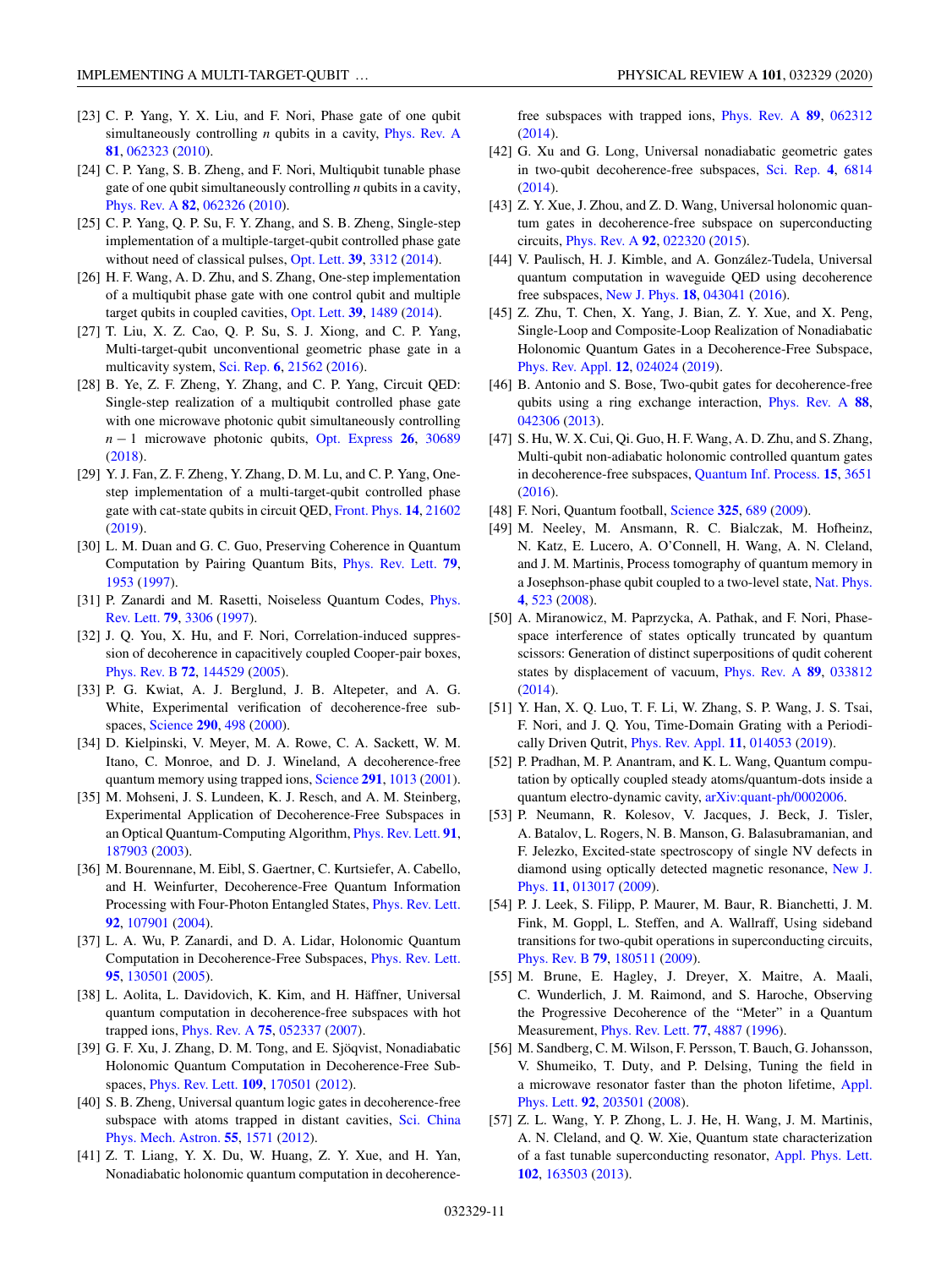- <span id="page-11-0"></span>[58] S. B. Zheng and G. C. Guo, Efficient Scheme for Two-Atom Entanglement and Quantum Information Processing in Cavity QED, [Phys. Rev. Lett.](https://doi.org/10.1103/PhysRevLett.85.2392) **[85](https://doi.org/10.1103/PhysRevLett.85.2392)**, [2392](https://doi.org/10.1103/PhysRevLett.85.2392) [\(2000\)](https://doi.org/10.1103/PhysRevLett.85.2392).
- [59] D. F. V. James and J. Jerke, Effective Hamiltonian theory and its applications in quantum information, [Can. J. Phys.](https://doi.org/10.1139/p07-060) **[85](https://doi.org/10.1139/p07-060)**, [625](https://doi.org/10.1139/p07-060) [\(2007\)](https://doi.org/10.1139/p07-060).
- [60] T. Monz, P. Schindler, J. T. Barreiro, M. Chwalla, D. Nigg, W. A. Coish, M. Harlander, W. Hansel, M. Hennrich, and R. Blatt, 14-Qubit Entanglement: Creation and Coherence, [Phys. Rev. Lett.](https://doi.org/10.1103/PhysRevLett.106.130506) **[106](https://doi.org/10.1103/PhysRevLett.106.130506)**, [130506](https://doi.org/10.1103/PhysRevLett.106.130506) [\(2011\)](https://doi.org/10.1103/PhysRevLett.106.130506).
- [61] C. Song, K. Xu, W. Liu, C. P. Yang, S. B. Zheng, H. Deng, Q. Xie, K. Huang, Q. Guo, L. Zhang *et al.*, 10-Qubit Entanglement and Parallel Logic Operations with a Superconducting Circuit, [Phys. Rev. Lett.](https://doi.org/10.1103/PhysRevLett.119.180511) **[119](https://doi.org/10.1103/PhysRevLett.119.180511)**, [180511](https://doi.org/10.1103/PhysRevLett.119.180511) [\(2017\)](https://doi.org/10.1103/PhysRevLett.119.180511).
- [62] X. L. Wang, Y. H. Luo, H. L. Huang, M. C. Chen, Z. E. Su, C. Liu, C. Chen, W. Li, Y. Q. Fang, X. Jiang *et al.*, 18-Qubit Entanglement with Six Photons' Three Degrees of Freedom, [Phys. Rev. Lett.](https://doi.org/10.1103/PhysRevLett.120.260502) **[120](https://doi.org/10.1103/PhysRevLett.120.260502)**, [260502](https://doi.org/10.1103/PhysRevLett.120.260502) [\(2018\)](https://doi.org/10.1103/PhysRevLett.120.260502).
- [63] H. S. Zhong, Y. Li, W. Li, L. C. Peng, Z. E. Su, Y. Hu, Y. M. He, X. Ding, W. Zhang, H. Li *et al.*, 12-Photon Entanglement and Scalable Scattershot Boson Sampling with Optimal Entangled-[Photon Pairs from Parametric Down-Conversion,](https://doi.org/10.1103/PhysRevLett.121.250505) Phys. Rev. Lett. **[121](https://doi.org/10.1103/PhysRevLett.121.250505)**, [250505](https://doi.org/10.1103/PhysRevLett.121.250505) [\(2018\)](https://doi.org/10.1103/PhysRevLett.121.250505).
- [64] A. Omran, H. Levine, A. Keesling, G. Semeghini, T. T. Wang, S. Ebadi, H. Bernien, A. S. Zibrov, H. Pichler, S. Choi *et al.*, Generation and manipulation of Schrödinger cat states in Rydberg atom arrays, [Science](https://doi.org/10.1126/science.aax9743) **[365](https://doi.org/10.1126/science.aax9743)**, [570](https://doi.org/10.1126/science.aax9743) [\(2019\)](https://doi.org/10.1126/science.aax9743).
- [65] C. Song, K. Xu, H. Li, Y. Zhang, X. Zhang, W. Liu, Q. Guo, Z. Wang, W. Ren, J. Hao, H. Feng, H. Fan, D. Zheng, D. Wang, H. Wang, and S. Zhu, Observation of multi-component atomic Schrödinger cat states of up to 20 qubits, [Science](https://doi.org/10.1126/science.aay0600) **[365](https://doi.org/10.1126/science.aay0600)**, [574](https://doi.org/10.1126/science.aay0600) [\(2019\)](https://doi.org/10.1126/science.aay0600).
- [66] C. C. Gerry, Preparation of multiatom entangled states through dispersive atom–cavity-field interactions, [Phys. Rev. A](https://doi.org/10.1103/PhysRevA.53.2857) **[53](https://doi.org/10.1103/PhysRevA.53.2857)**, [2857](https://doi.org/10.1103/PhysRevA.53.2857) [\(1996\)](https://doi.org/10.1103/PhysRevA.53.2857).
- [67] S. B. Zheng, One-Step Synthesis of Multiatom Greenberger-Horne-Zeilinger States, [Phys. Rev. Lett.](https://doi.org/10.1103/PhysRevLett.87.230404) **[87](https://doi.org/10.1103/PhysRevLett.87.230404)**, [230404](https://doi.org/10.1103/PhysRevLett.87.230404) [\(2001\)](https://doi.org/10.1103/PhysRevLett.87.230404).
- [68] L. M. Duan and H. Kimble, Efficient Engineering of Multiatom [Entanglement through Single-Photon Detections,](https://doi.org/10.1103/PhysRevLett.90.253601) Phys. Rev. Lett. **[90](https://doi.org/10.1103/PhysRevLett.90.253601)**, [253601](https://doi.org/10.1103/PhysRevLett.90.253601) [\(2003\)](https://doi.org/10.1103/PhysRevLett.90.253601).
- [69] X. Wang, M. Feng, and B. C. Sanders, Multipartite entangled states in coupled quantum dots and cavity QED, [Phys. Rev. A](https://doi.org/10.1103/PhysRevA.67.022302) **[67](https://doi.org/10.1103/PhysRevA.67.022302)**, [022302](https://doi.org/10.1103/PhysRevA.67.022302) [\(2003\)](https://doi.org/10.1103/PhysRevA.67.022302).
- [70] S. L. Zhu, Z. D. Wang, and P. Zanardi, Geometric Quantum Computation and Multiqubit Entanglement with Superconducting Qubits Inside a Cavity, [Phys. Rev. Lett.](https://doi.org/10.1103/PhysRevLett.94.100502) **[94](https://doi.org/10.1103/PhysRevLett.94.100502)**, [100502](https://doi.org/10.1103/PhysRevLett.94.100502) [\(2005\)](https://doi.org/10.1103/PhysRevLett.94.100502).
- [71] S. Matsuo, S. Ashhab, T. Fujii, F. Nori, K. Nagai, and N. Hatakenaka, in *Generation of Bell States and Greenberger– Horne–Zeilinger States in Superconducting Phase Qubits, Quantum Communication, Measurement and Computing*, edited by O. Hirota *et al.* (NICT, Tokyo, 2006), No. 8.
- [72] L. F. Wei, Y. X. Liu, and F. Nori, Generation and Control of Greenberger-Horne-Zeilinger Entanglement in Superconducting Circuits, [Phys. Rev. Lett.](https://doi.org/10.1103/PhysRevLett.96.246803) **[96](https://doi.org/10.1103/PhysRevLett.96.246803)**, [246803](https://doi.org/10.1103/PhysRevLett.96.246803) [\(2006\)](https://doi.org/10.1103/PhysRevLett.96.246803).
- [73] S. Matsuo, S. Ashhab, T. Fujii, F. Nori, K. Nagai, and N. Hatakenaka, Generation of macroscopic entangled states in coupled superconducting phase qubits, [J. Phys. Soc. Jpn.](https://doi.org/10.1143/JPSJ.76.054802) **[76](https://doi.org/10.1143/JPSJ.76.054802)**, [054802](https://doi.org/10.1143/JPSJ.76.054802) [\(2007\)](https://doi.org/10.1143/JPSJ.76.054802).
- [74] S. Aldana, Y. D. Wang, and C. Bruder, Greenberger-Horne-Zeilinger generation protocol for *N* superconducting transmon

qubits capacitively coupled to a quantum bus, [Phys. Rev. B](https://doi.org/10.1103/PhysRevB.84.134519) **[84](https://doi.org/10.1103/PhysRevB.84.134519)**, [134519](https://doi.org/10.1103/PhysRevB.84.134519) [\(2011\)](https://doi.org/10.1103/PhysRevB.84.134519).

- [75] P. B. Li and F. L. Li, Deterministic generation of multiparticle entanglement in a coupled cavity-fiber system, [Opt. Express](https://doi.org/10.1364/OE.19.001207) **[19](https://doi.org/10.1364/OE.19.001207)**, [1207](https://doi.org/10.1364/OE.19.001207) [\(2011\)](https://doi.org/10.1364/OE.19.001207).
- [76] C. P. Yang, Q. P. Su, S. B. Zheng, and F. Nori, Entangling superconducting qubits in a multi-cavity system, [New J. Phys.](https://doi.org/10.1088/1367-2630/18/1/013025) **[18](https://doi.org/10.1088/1367-2630/18/1/013025)**, [013025](https://doi.org/10.1088/1367-2630/18/1/013025) [\(2016\)](https://doi.org/10.1088/1367-2630/18/1/013025).
- [77] X. B. Huang, Y. H. Chen, and Z. Wang, Fast generation of threequbit Greenberger-Horne-Zeilinger state based on the Lewis-Riesenfeld invariants in coupled cavities, [Sci Rep.](https://doi.org/10.1038/srep25707) **[6](https://doi.org/10.1038/srep25707)**, [25707](https://doi.org/10.1038/srep25707) [\(2016\)](https://doi.org/10.1038/srep25707).
- [78] M. Izadyari, M. Saadati-Niari, R. Khadem-Hosseini, and M. Amniat-Talab, Creation of N-atom GHZ state in atom-cavity[fiber system by multi-state adiabatic passage,](https://doi.org/10.1007/s11082-015-0356-2) Opt. Quantum Electron. **[48](https://doi.org/10.1007/s11082-015-0356-2)**, [71](https://doi.org/10.1007/s11082-015-0356-2) [\(2016\)](https://doi.org/10.1007/s11082-015-0356-2).
- [79] Y. Zhou, B. Li, X. X. Li, F. L. Li, and P. B. Li, Preparing multiparticle entangled states of NV centers via adiabatic groundstate transitions, [Phys. Rev. A](https://doi.org/10.1103/PhysRevA.98.052346) **[98](https://doi.org/10.1103/PhysRevA.98.052346)**, [052346](https://doi.org/10.1103/PhysRevA.98.052346) [\(2018\)](https://doi.org/10.1103/PhysRevA.98.052346).
- [80] X. T. Mo and Z. Y. Xue, Single-step multipartite entangled states generation from coupled circuit cavities, [Front. Phys.](https://doi.org/10.1007/s11467-019-0888-1) **[14](https://doi.org/10.1007/s11467-019-0888-1)**, [31602](https://doi.org/10.1007/s11467-019-0888-1) [\(2019\)](https://doi.org/10.1007/s11467-019-0888-1).
- [81] J. Q. You and F. Nori, Superconducting circuits and quantum information, [Phys. Today](https://doi.org/10.1063/1.2155757) **[58](https://doi.org/10.1063/1.2155757)**[\(11\),](https://doi.org/10.1063/1.2155757) [42](https://doi.org/10.1063/1.2155757) [\(2005\)](https://doi.org/10.1063/1.2155757).
- [82] J. Clarke and F. K. Wilhelm, Superconducting quantum bits, [Nature \(London\)](https://doi.org/10.1038/nature07128) **[453](https://doi.org/10.1038/nature07128)**, [1031](https://doi.org/10.1038/nature07128) [\(2008\)](https://doi.org/10.1038/nature07128).
- [83] J. Q. You and F. Nori, Atomic physics and quantum optics using superconducting circuits, [Nature \(London\)](https://doi.org/10.1038/nature10122) **[474](https://doi.org/10.1038/nature10122)**, [589](https://doi.org/10.1038/nature10122) [\(2011\)](https://doi.org/10.1038/nature10122).
- [84] I. Buluta, S. Ashhab, and F. Nori, Natural and artificial atoms for quantum computation, [Rep. Prog. Phys.](https://doi.org/10.1088/0034-4885/74/10/104401) **[74](https://doi.org/10.1088/0034-4885/74/10/104401)**, [104401](https://doi.org/10.1088/0034-4885/74/10/104401) [\(2011\)](https://doi.org/10.1088/0034-4885/74/10/104401).
- [85] Z. L. Xiang, S. Ashhab, J. Q. You, and F. Nori, Hybrid quantum circuits: Superconducting circuits interacting with other quantum systems, [Rev. Mod. Phys.](https://doi.org/10.1103/RevModPhys.85.623) **[85](https://doi.org/10.1103/RevModPhys.85.623)**, [623](https://doi.org/10.1103/RevModPhys.85.623) [\(2013\)](https://doi.org/10.1103/RevModPhys.85.623).
- [86] X. Gu, A. F. Kockum, A. Miranowicz, Y. X. Liu, and F. Nori, Microwave photonics with superconducting quantum circuits, [Phys. Rep.](https://doi.org/10.1016/j.physrep.2017.10.002) **[718–719](https://doi.org/10.1016/j.physrep.2017.10.002)**, [1](https://doi.org/10.1016/j.physrep.2017.10.002) [\(2017\)](https://doi.org/10.1016/j.physrep.2017.10.002).
- [87] A. F. Kockum and F. Nori, Quantum bits with Josephson junctions, in *Fundamentals and Frontiers of the Josephson Effect*, edited by F. Tafuri, Springer Series in Materials Science Vol. 286 (Springer, Berlin, 2019), Chap. 17, pp. 703–741.
- [88] J. Koch, T. M. Yu, J. Gambetta, A. A. Houck, D. I. Schuster, J. Majer, A. Blais, M. H. Devoret, S. M. Girvin, and R. J. Schoelkopf, Charge-insensitive qubit design derived from the Cooper pair box, [Phys. Rev. A](https://doi.org/10.1103/PhysRevA.76.042319) **[76](https://doi.org/10.1103/PhysRevA.76.042319)**, [042319](https://doi.org/10.1103/PhysRevA.76.042319) [\(2007\)](https://doi.org/10.1103/PhysRevA.76.042319).
- [89] J. Q. You, X. Hu, S. Ashhab, and F. Nori, Low-decoherence flux qubit, [Phys. Rev. B](https://doi.org/10.1103/PhysRevB.75.140515) **[75](https://doi.org/10.1103/PhysRevB.75.140515)**, [140515\(R\)](https://doi.org/10.1103/PhysRevB.75.140515) [\(2007\)](https://doi.org/10.1103/PhysRevB.75.140515).
- [90] I. C. Hoi, C. M. Wilson, G. Johansson, T. Palomaki, B. Peropadre, and P. Delsing, Demonstration of a Single-Photon Router in the Microwave Regime, [Phys. Rev. Lett.](https://doi.org/10.1103/PhysRevLett.107.073601) **[107](https://doi.org/10.1103/PhysRevLett.107.073601)**, [073601](https://doi.org/10.1103/PhysRevLett.107.073601) [\(2011\)](https://doi.org/10.1103/PhysRevLett.107.073601).
- [91] For a transmon qutrit, the  $|0\rangle \leftrightarrow |2\rangle$  transition is much weaker than those of the  $|0\rangle \leftrightarrow |1\rangle$  and  $|1\rangle \leftrightarrow |2\rangle$  transitions. Thus we have  $\gamma_{20}^{-1} \gg \gamma_{10}^{-1}, \gamma_{21}^{-1}$ .
- [92] M. J. Peterer, S. J. Bader, X. Jin, F. Yan, A. Kamal, T. J. Gudmundsen, P. J. Leek, T. P. Orlando, W. D. Oliver, and S. Gustavsson, Coherence and Decay of Higher Energy Levels of a Superconducting Transmon Qubit, [Phys. Rev. Lett.](https://doi.org/10.1103/PhysRevLett.114.010501) **[114](https://doi.org/10.1103/PhysRevLett.114.010501)**, [010501](https://doi.org/10.1103/PhysRevLett.114.010501)  $(2015)$
- [93] C. Wang, Y. Y. Gao, P. Reinhold, R. W. Heeres, N. Ofek, K. Chou, C. Axline, M. Reagor, J. Blumoff, K. M. Sliwa,